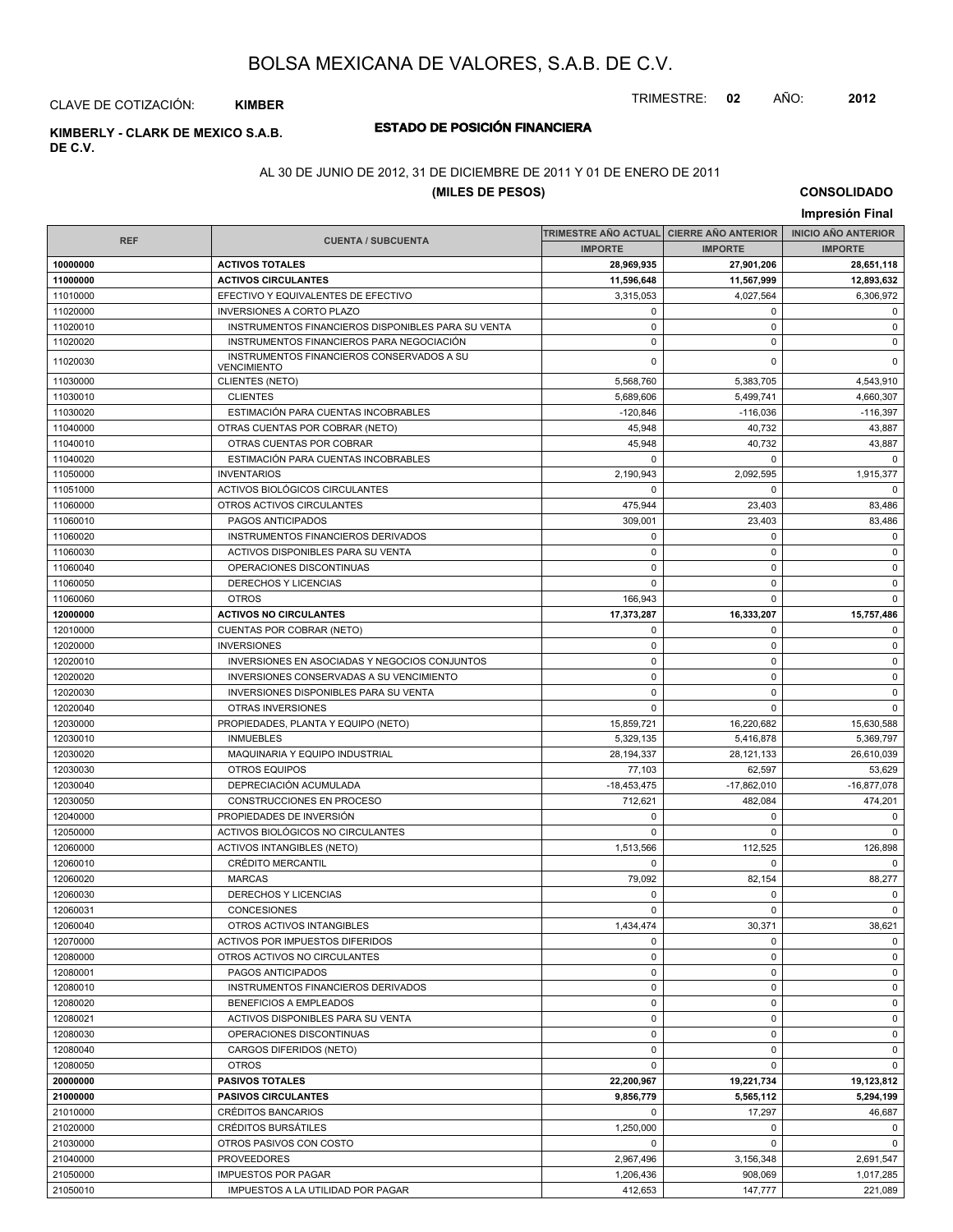TRIMESTRE: **02** AÑO: **2012**

#### CLAVE DE COTIZACIÓN: **KIMBER**

## **DE C.V.**

### **ESTADO DE POSICIÓN FINANCIERA KIMBERLY - CLARK DE MEXICO S.A.B.**

#### AL 30 DE JUNIO DE 2012, 31 DE DICIEMBRE DE 2011 Y 01 DE ENERO DE 2011

### **(MILES DE PESOS)**

**CONSOLIDADO Impresión Final**

|            |                                                                                     | TRIMESTRE AÑO ACTUAL CIERRE AÑO ANTERIOR |                | <b>INICIO AÑO ANTERIOR</b> |
|------------|-------------------------------------------------------------------------------------|------------------------------------------|----------------|----------------------------|
| <b>REF</b> | <b>CUENTA / SUBCUENTA</b>                                                           | <b>IMPORTE</b>                           | <b>IMPORTE</b> | <b>IMPORTE</b>             |
| 21050020   | OTROS IMPUESTOS POR PAGAR                                                           | 793,783                                  | 760,292        | 796,196                    |
| 21060000   | OTROS PASIVOS CIRCULANTES                                                           | 4,432,847                                | 1,483,398      | 1,538,680                  |
| 21060010   | <b>INTERESES POR PAGAR</b>                                                          | 83,221                                   | 74,948         | 73,413                     |
| 21060020   | <b>INSTRUMENTOS FINANCIEROS DERIVADOS</b>                                           | $\mathbf 0$                              | $\Omega$       | $\Omega$                   |
| 21060030   | <b>INGRESOS DIFERIDOS</b>                                                           | $\mathbf 0$                              | $\Omega$       | $\mathbf 0$                |
| 21060050   | <b>BENEFICIOS A EMPLEADOS</b>                                                       | 540,287                                  | 718,000        | 785,784                    |
| 21060060   | <b>PROVISIONES</b>                                                                  | 753,624                                  | 470,730        | 479,614                    |
| 21060061   | PASIVOS RELACIONADOS CON ACTIVOS DISPONIBLES PARA SU<br><b>VENTA CIRCULANTES</b>    | $\mathbf{0}$                             | 0              | $\mathbf 0$                |
| 21060070   | OPERACIONES DISCONTINUAS                                                            | $\Omega$                                 | $\Omega$       | $\Omega$                   |
| 21060080   | <b>OTROS</b>                                                                        | 3,055,715                                | 219,720        | 199,869                    |
| 22000000   | <b>PASIVOS NO CIRCULANTES</b>                                                       | 12,344,188                               | 13,656,622     | 13,829,613                 |
| 22010000   | <b>CRÉDITOS BANCARIOS</b>                                                           | $\mathsf 0$                              | 0              | 15,364                     |
| 22020000   | <b>CRÉDITOS BURSATILES</b>                                                          | 10,000,000                               | 11,250,000     | 11,250,000                 |
| 22030000   | OTROS PASIVOS CON COSTO                                                             | $\Omega$                                 | $\Omega$       | $\Omega$                   |
| 22040000   | PASIVOS POR IMPUESTOS DIFERIDOS                                                     | 1,914,299                                | 2,031,191      | 2.245.202                  |
| 22050000   | OTROS PASIVOS NO CIRCULANTES                                                        | 429,889                                  | 375,431        | 319,047                    |
| 22050010   | INSTRUMENTOS FINANCIEROS DERIVADOS                                                  | 196,983                                  | 155,309        | 102,551                    |
| 22050020   | <b>INGRESOS DIFERIDOS</b>                                                           | $\mathbf 0$                              | $\Omega$       | $\mathbf 0$                |
| 22050040   | <b>BENEFICIOS A EMPLEADOS</b>                                                       | 49,357                                   | 36,573         | $\mathbf 0$                |
| 22050050   | <b>PROVISIONES</b>                                                                  | $\mathbf 0$                              | 0              | $\mathbf 0$                |
| 22050051   | PASIVOS RELACIONADOS CON ACTIVOS DISPONIBLES PARA SU<br><b>VENTA NO CIRCULANTES</b> | $\mathbf 0$                              | 0              | $\mathsf 0$                |
| 22050060   | OPERACIONES DISCONTINUAS                                                            | $\mathbf 0$                              | $\Omega$       | $\mathbf 0$                |
| 22050070   | <b>OTROS</b>                                                                        | 183,549                                  | 183,549        | 216,496                    |
| 30000000   | <b>CAPITAL CONTABLE</b>                                                             | 6,768,968                                | 8,679,472      | 9,527,306                  |
| 30010000   | CAPITAL CONTABLE DE LA PARTICIPACIÓN CONTROLADORA                                   | 6,768,968                                | 8,679,472      | 9,527,306                  |
| 30030000   | <b>CAPITAL SOCIAL</b>                                                               | 2,924,581                                | 2,926,238      | 2,954,415                  |
| 30040000   | ACCIONES RECOMPRADAS                                                                | $\mathbf 0$                              | $\mathbf 0$    | $\mathbf 0$                |
| 30050000   | PRIMA EN EMISIÓN DE ACCIONES                                                        | $\pmb{0}$                                | 0              | $\mathbf 0$                |
| 30060000   | APORTACIONES PARA FUTUROS AUMENTOS DE CAPITAL                                       | $\Omega$                                 | 0              | $\Omega$                   |
| 30070000   | OTRO CAPITAL CONTRIBUIDO                                                            | $\mathbf 0$                              | $\Omega$       | $\mathbf 0$                |
| 30080000   | UTILIDADES RETENIDAS (PERDIDAS ACUMULADAS)                                          | 4,026,602                                | 5,907,494      | 6,644,677                  |
| 30080010   | <b>RESERVA LEGAL</b>                                                                | 2,193                                    | 2,193          | 2,193                      |
| 30080020   | <b>OTRAS RESERVAS</b>                                                               | $\Omega$                                 | $\Omega$       | $\Omega$                   |
| 30080030   | RESULTADOS DE EJERCICIOS ANTERIORES                                                 | 2,077,726                                | 2,346,509      | 6,642,484                  |
| 30080040   | <b>RESULTADO DEL EJERCICIO</b>                                                      | 1,946,683                                | 3.558.792      | $\mathbf 0$                |
| 30080050   | <b>OTROS</b>                                                                        | $\mathbf{0}$                             | 0              | $\mathbf 0$                |
| 30090000   | OTROS RESULTADOS INTEGRALES ACUMULADOS (NETOS DE<br>IMPUESTOS)                      | $-182,215$                               | $-154,260$     | $-71,786$                  |
| 30090010   | GANANCIAS POR REVALUACIÓN DE PROPIEDADES                                            | $\mathbf 0$                              | $\Omega$       | $\mathbf 0$                |
| 30090020   | GANANCIAS (PERDIDAS) ACTUARIALES POR OBLIGACIONES<br>LABORALES                      | $-45,543$                                | $-45,543$      | $\mathbf 0$                |
| 30090030   | RESULTADO POR CONVERSIÓN DE MONEDAS EXTRANJERAS                                     | 1,216                                    | $\Omega$       | 0                          |
| 30090040   | CAMBIOS EN LA VALUACIÓN DE ACTIVOS FINANCIEROS<br>DISPONIBLES PARA SU VENTA         | $\mathbf 0$                              | $\Omega$       | $\mathbf 0$                |
| 30090050   | CAMBIOS EN LA VALUACIÓN DE INSTRUMENTOS FINANCIEROS<br><b>DERIVADOS</b>             | $-137,888$                               | $-108,717$     | $-71,786$                  |
| 30090060   | CAMBIOS EN EL VALOR RAZONABLE DE OTROS ACTIVOS                                      | $\mathbf 0$                              | 0              | $\mathbf 0$                |
| 30090070   | PARTICIPACIÓN EN OTROS RESULTADOS INTEGRALES DE<br>ASOCIADAS Y NEGOCIOS CONJUNTOS   | $\mathbf 0$                              | 0              | $\mathbf 0$                |
| 30090080   | OTROS RESULTADOS INTEGRALES                                                         | $\mathbf{0}$                             | $\mathbf 0$    | $\mathbf 0$                |
| 30020000   | CAPITAL CONTABLE DE LA PARTICIPACIÓN NO CONTROLADORA                                | $\Omega$                                 | $\Omega$       | $\Omega$                   |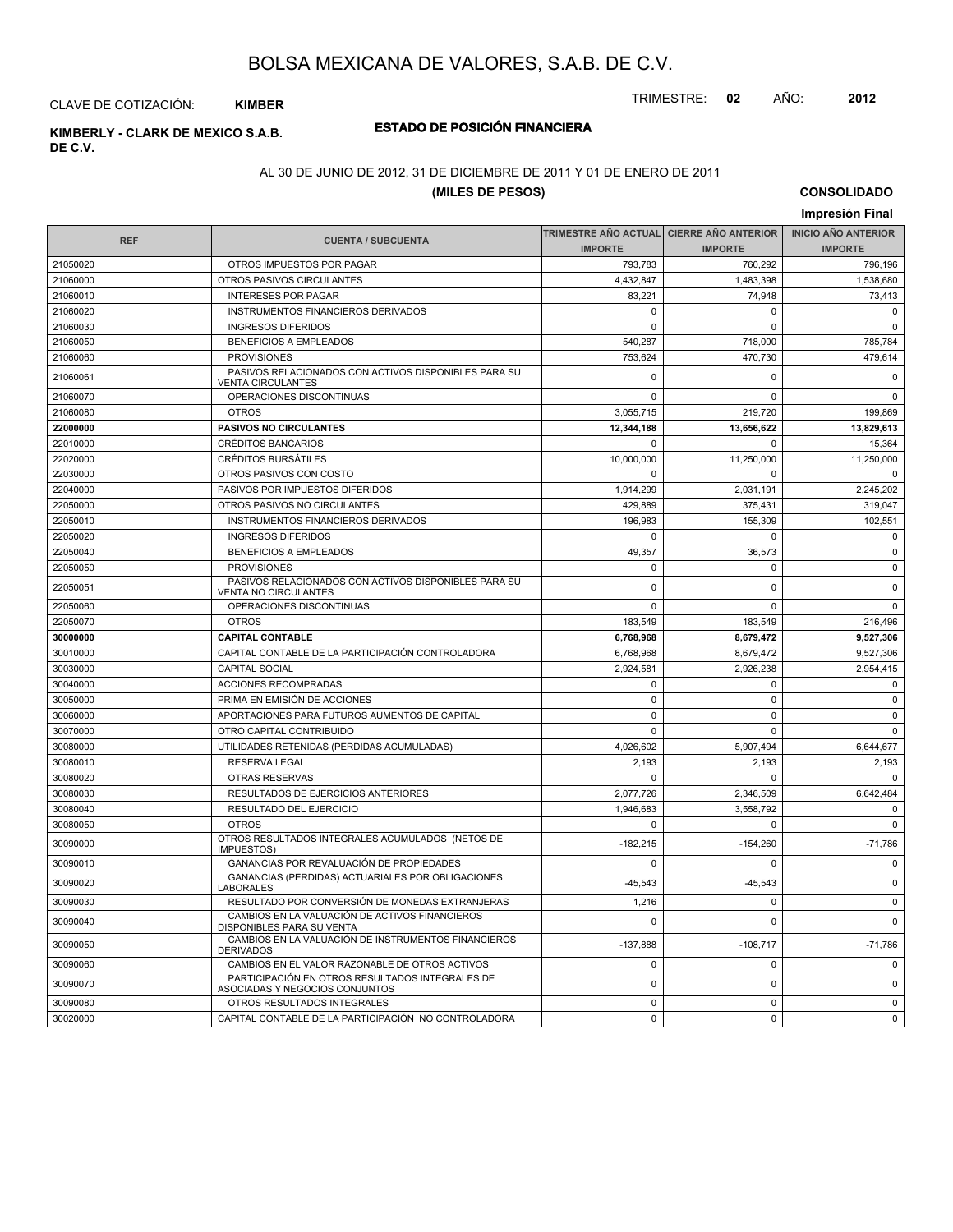TRIMESTRE: **02** AÑO: **2012**

#### CLAVE DE COTIZACIÓN: **KIMBER**

## **DE C.V.**

### **ESTADO DE POSICIÓN FINANCIERA KIMBERLY - CLARK DE MEXICO S.A.B. DATOS INFORMATIVOS**

#### AL 30 DE JUNIO DE 2012, 31 DE DICIEMBRE DE 2011 Y 01 DE ENERO DE 2011

#### **(MILES DE PESOS)**

### **CONSOLIDADO**

|            |                                             |                             |                            | Impresión Final            |
|------------|---------------------------------------------|-----------------------------|----------------------------|----------------------------|
| <b>REF</b> | <b>CONCEPTOS</b>                            | <b>TRIMESTRE AÑO ACTUAL</b> | <b>CIERRE AÑO ANTERIOR</b> | <b>INICIO AÑO ANTERIOR</b> |
|            |                                             | <b>IMPORTE</b>              | <b>IMPORTE</b>             | <b>IMPORTE</b>             |
| 91000010   | PASIVOS MONEDA EXTRANJERA CORTO PLAZO       | 1,770,282                   | 1,798,565                  | 1,466,164                  |
| 91000020   | PASIVOS MONEDA EXTRANJERA LARGO PLAZO       |                             |                            | 15,364                     |
| 91000030   | <b>CAPITAL SOCIAL NOMINAL</b>               | 8,601                       | 8,606                      | 8,704                      |
| 91000040   | CAPITAL SOCIAL POR ACTUALIZACIÓN            | 2,915,980                   | 2,917,632                  | 2,945,711                  |
| 91000050   | FONDOS PARA PENSIONES Y PRIMA DE ANTIGÜEDAD | 375,388                     | 375,619                    | 366,939                    |
| 91000060   | NUMERO DE FUNCIONARIOS (*)                  |                             |                            | 0                          |
| 91000070   | NUMERO DE EMPLEADOS (*)                     | 2,609                       | 2,535                      | 2,478                      |
| 91000080   | NUMERO DE OBREROS (*)                       | 5,140                       | 4,871                      | 4,525                      |
| 91000090   | NUMERO DE ACCIONES EN CIRCULACIÓN (*)       | 3,152,859,647               | 3,154,646,145              | 3,185,022,945              |
| 91000100   | NUMERO DE ACCIONES RECOMPRADAS (*)          | 30,467,998                  | 70,581,900                 | 108,271,200                |
| 91000110   | EFECTIVO RESTRINGIDO (1)                    |                             | 0                          | 0                          |
| 91000120   | DEUDA DE ASOCIADAS GARANTIZADA              |                             | 0                          | 0                          |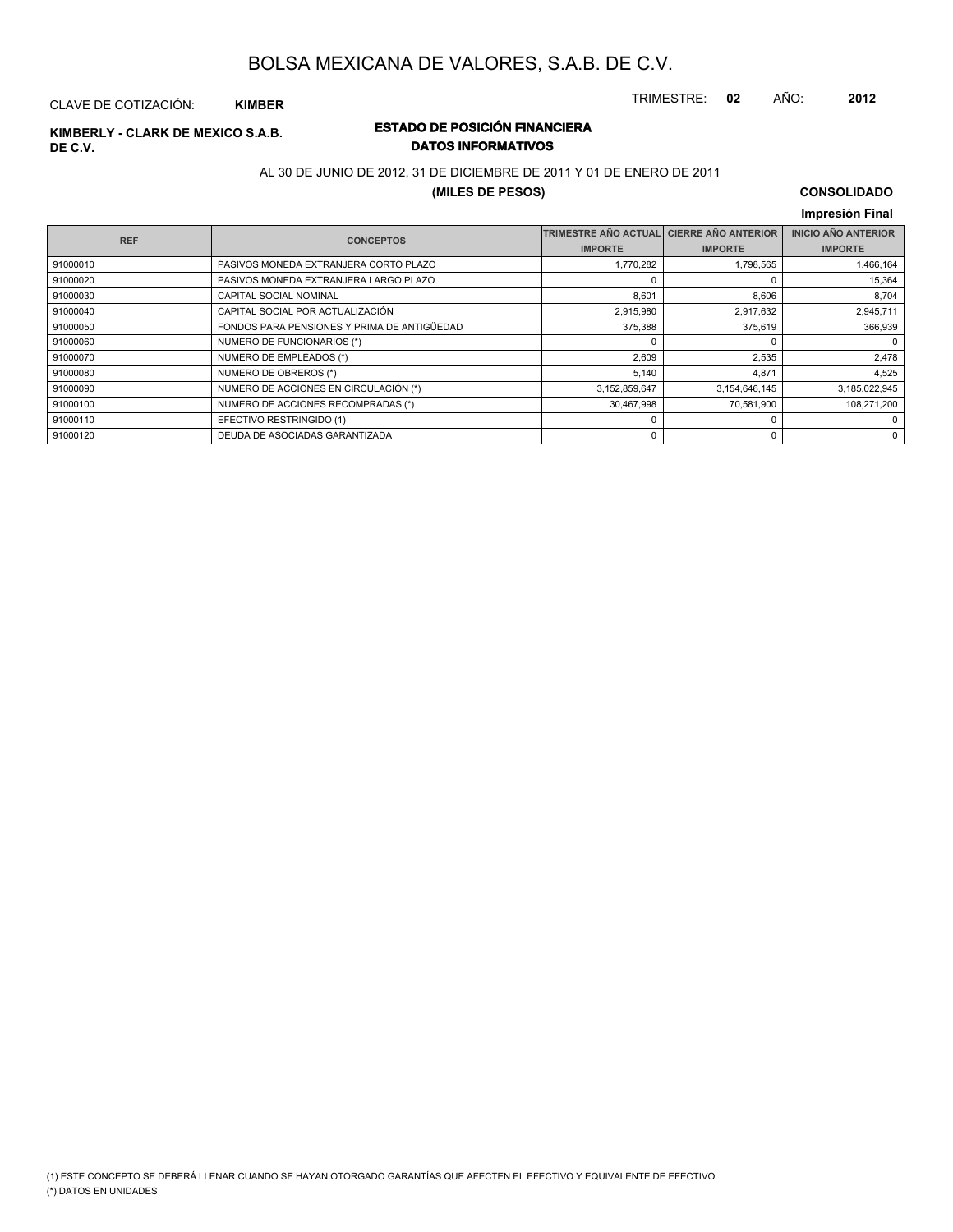**KIMBERLY - CLARK DE MEXICO S.A.B. DE C.V.** CLAVE DE COTIZACIÓN: **KIMBER** TRIMESTRE: **02** AÑO **2012**

#### **ESTADOS DE RESULTADOS INTEGRALES**

#### **CONSOLIDADO**

#### POR LOS PERIODOS DE SEIS Y TRES MESES TERMINADOS AL 30 DE JUNIO DE 2012 Y 2011

|            | (MILES DE PESOS)                                                              |                   |                  | Impresión Final     |                  |  |  |
|------------|-------------------------------------------------------------------------------|-------------------|------------------|---------------------|------------------|--|--|
|            |                                                                               | <b>AÑO ACTUAL</b> |                  | <b>AÑO ANTERIOR</b> |                  |  |  |
| <b>REF</b> | <b>CUENTA / SUBCUENTA</b>                                                     | <b>ACUMULADO</b>  | <b>TRIMESTRE</b> | <b>ACUMULADO</b>    | <b>TRIMESTRE</b> |  |  |
| 40010000   | <b>INGRESOS NETOS</b>                                                         | 14,429,872        | 7,263,486        | 13,062,367          | 6,412,756        |  |  |
| 40010010   | <b>SERVICIOS</b>                                                              | $\Omega$          | $\Omega$         | $\Omega$            | $\Omega$         |  |  |
| 40010020   | <b>VENTA DE BIENES</b>                                                        | 14,429,872        | 7,263,486        | 13,062,367          | 6,412,756        |  |  |
| 40010030   | <b>INTERESES</b>                                                              | 0                 | $\mathbf 0$      | $\mathbf 0$         | $\mathbf 0$      |  |  |
| 40010040   | <b>REGALIAS</b>                                                               | $\pmb{0}$         | $\mathbf 0$      | $\mathbf 0$         | $\mathbf 0$      |  |  |
| 40010050   | <b>DIVIDENDOS</b>                                                             | $\mathbf 0$       | $\mathbf 0$      | $\mathbf 0$         | $\mathbf 0$      |  |  |
| 40010060   | ARRENDAMIENTO                                                                 | $\mathbf 0$       | $\mathbf 0$      | $\mathbf 0$         | $\mathbf 0$      |  |  |
| 40010061   | <b>CONSTRUCCIÓN</b>                                                           | 0                 | 0                | $\mathbf 0$         | $\mathbf 0$      |  |  |
| 40010070   | <b>OTROS</b>                                                                  | $\mathbf 0$       | 0                | $\mathbf 0$         | $\Omega$         |  |  |
| 40020000   | <b>COSTO DE VENTAS</b>                                                        | 9,036,170         | 4,461,385        | 8,211,752           | 4,031,831        |  |  |
| 40021000   | UTILIDAD (PÉRDIDA) BRUTA                                                      | 5.393.702         | 2.802.101        | 4,850,615           | 2.380.925        |  |  |
| 40030000   | <b>GASTOS GENERALES</b>                                                       | 2,223,600         | 1,099,782        | 1,865,106           | 883,060          |  |  |
| 40040000   | UTILIDAD (PÉRDIDA) ANTES DE OTROS INGRESOS Y GASTOS, NETO                     | 3,170,102         | 1,702,319        | 2,985,509           | 1,497,865        |  |  |
| 40050000   | OTROS INGRESOS Y (GASTOS), NETO                                               | 0                 | $\mathbf{0}$     | 0                   | 0                |  |  |
| 40060000   | UTILIDAD (PÉRDIDA) DE OPERACIÓN (*)                                           | 3,170,102         | 1,702,319        | 2,985,509           | 1,497,865        |  |  |
| 40070000   | <b>INGRESOS FINANCIEROS</b>                                                   | 62.781            | 23.644           | 145,756             | 57,367           |  |  |
| 40070010   | <b>INTERESES GANADOS</b>                                                      | 50,392            | 23,644           | 93,664              | 51,832           |  |  |
| 40070020   | UTILIDAD POR FLUCTUACIÓN CAMBIARIA, NETO                                      | 12,389            | $\mathbf 0$      | 52,092              | 5,535            |  |  |
| 40070030   | UTILIDAD POR DERIVADOS, NETO                                                  | $\mathbf 0$       | $\mathbf 0$      | $\mathbf 0$         | $\mathbf 0$      |  |  |
| 40070040   | UTILIDAD POR CAMBIOS EN VALOR RAZONABLE DE INSTRUMENTOS<br><b>FINANCIEROS</b> | $\mathbf 0$       | $\Omega$         | $\mathbf 0$         | $\Omega$         |  |  |
| 40070050   | OTROS INGRESOS FINANCIEROS                                                    | $\Omega$          | $\Omega$         | $\Omega$            | $\Omega$         |  |  |
| 40080000   | <b>GASTOS FINANCIEROS</b>                                                     | 403,621           | 266.527          | 400,650             | 200,297          |  |  |
| 40080010   | <b>INTERESES PAGADOS</b>                                                      | 403,621           | 201,243          | 400,650             | 200,297          |  |  |
| 40080020   | PÉRDIDA POR FLUCTUACIÓN CAMBIARIA, NETO                                       | $\mathbf 0$       | 65.284           | $\mathbf 0$         | $\mathbf 0$      |  |  |
| 40080030   | PÉRDIDA POR DERIVADOS, NETO                                                   | 0                 | 0                | $\pmb{0}$           | $\mathbf 0$      |  |  |
| 40080050   | PÉRDIDA POR CAMBIOS EN VALOR RAZONABLE DE INSTRUMENTOS<br><b>FINANCIEROS</b>  | $\mathbf 0$       | $\Omega$         | $\Omega$            | $\Omega$         |  |  |
| 40080060   | <b>OTROS GASTOS FINANCIEROS</b>                                               | $\mathbf 0$       | 0                | $\mathbf 0$         | $\mathbf 0$      |  |  |
| 40090000   | <b>INGRESOS (GASTOS) FINANCIEROS NETO</b>                                     | $-340,840$        | $-242,883$       | -254,894            | $-142,930$       |  |  |
| 40100000   | PARTICIPACIÓN EN LOS RESULTADOS DE ASOCIADAS Y NEGOCIOS<br><b>CONJUNTOS</b>   | $\mathbf 0$       | $\Omega$         | $\mathbf 0$         | $\Omega$         |  |  |
| 40110000   | UTILIDAD (PÉRDIDA) ANTES DE IMPUESTOS A LA UTILIDAD                           | 2,829,262         | 1,459,436        | 2,730,615           | 1,354,935        |  |  |
| 40120000   | <b>IMPUESTOS A LA UTILIDAD</b>                                                | 882,579           | 443,290          | 811,611             | 394,748          |  |  |
| 40120010   | <b>IMPUESTO CAUSADO</b>                                                       | 952,579           | 513,290          | 925,468             | 417,588          |  |  |
| 40120020   | <b>IMPUESTO DIFERIDO</b>                                                      | $-70,000$         | $-70,000$        | $-113,857$          | $-22,840$        |  |  |
| 40130000   | UTILIDAD (PÉRDIDA) DE LAS OPERACIONES CONTINUAS                               | 1,946,683         | 1,016,146        | 1,919,004           | 960,187          |  |  |
| 40140000   | UTILIDAD (PÉRDIDA) DE LAS OPERACIONES DISCONTINUAS, NETO                      | 0                 | 0                | 0                   | $\Omega$         |  |  |
| 40150000   | UTILIDAD (PÉRDIDA) NETA                                                       | 1,946,683         | 1,016,146        | 1,919,004           | 960,187          |  |  |
| 40160000   | PARTICIPACIÓN NO CONTROLADORA EN LA UTILIDAD (PÉRDIDA) NETA                   | 0                 | 0                | 0                   |                  |  |  |
| 40170000   | PARTICIPACIÓN CONTROLADORA EN LA UTILIDAD (PÉRDIDA) NETA                      | 1,946,683         | 1,016,146        | 1,919,004           | 960,187          |  |  |
|            |                                                                               |                   |                  |                     |                  |  |  |
| 40180000   | UTILIDAD (PÉRDIDA) NETA BÁSICA POR ACCIÓN                                     | 0.62              | 0.32             | 0.60                | 0.30             |  |  |
| 40190000   | UTILIDAD (PÉRDIDA) NETA POR ACCIÓN DILUIDA                                    | $\Omega$          | $\Omega$         | $\Omega$            | $\Omega$         |  |  |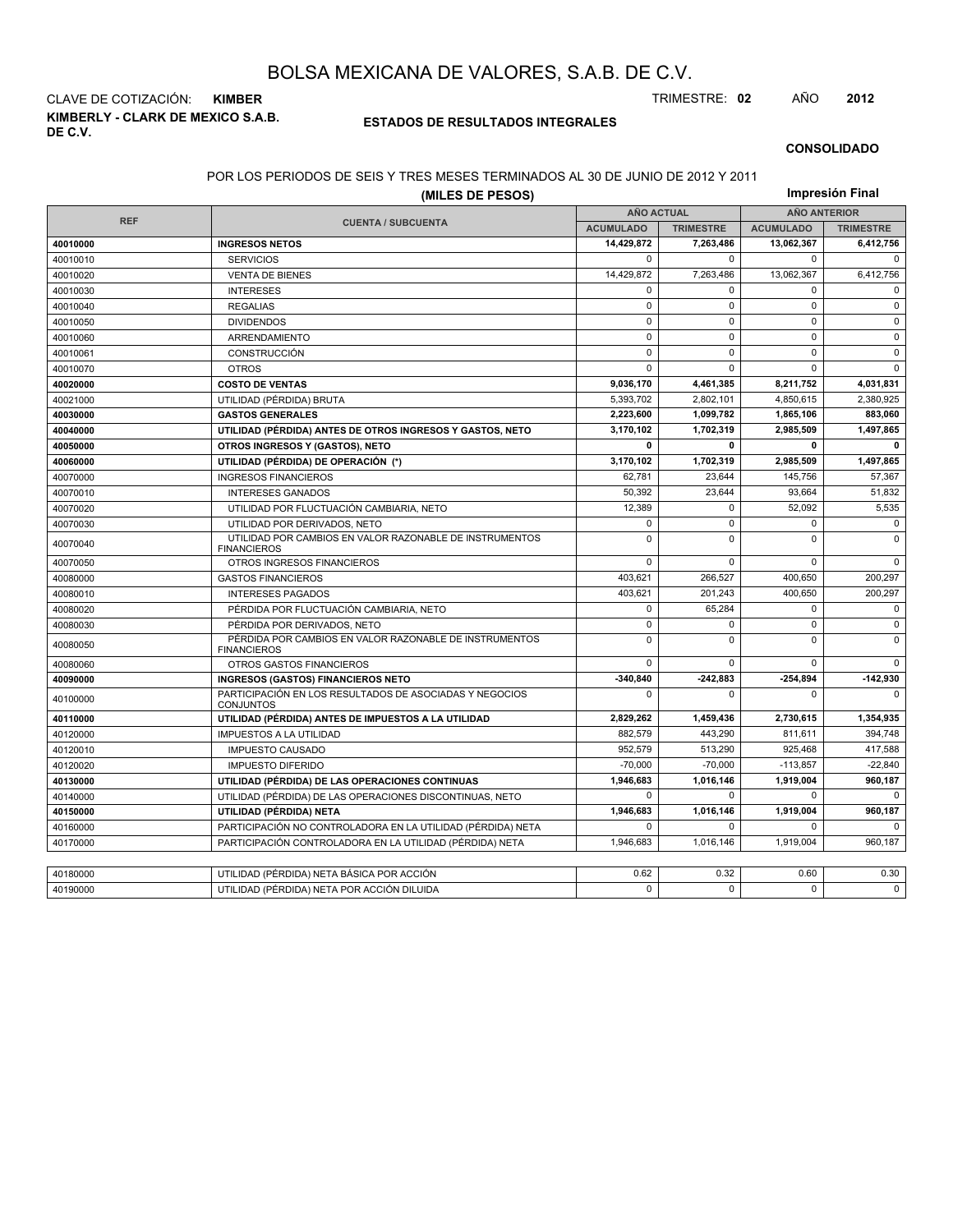**KIMBERLY - CLARK DE MEXICO S.A.B. DE C.V.** CLAVE DE COTIZACIÓN: **KIMBER** TRIMESTRE: **02** AÑO **2012**

<sup>40310000</sup> UTILIDAD (PÉRDIDA) INTEGRAL ATRIBUIBLE A LA PARTICIPACIÓN CONTROLADORA

#### **ESTADOS DE RESULTADOS INTEGRALES OTROS RESULTADOS INTEGRALES (NETOS DE**

#### **IMPUESTOS)**

POR LOS PERIODOS DE SEIS Y TRES MESES TERMINADOS AL 30 DE JUNIO DE 2012 Y 2011

1,918,728 995,508 1,912,110 920,719

**(MILES DE PESOS)**

**Impresión Final**

**CONSOLIDADO**

|            |                                                                                                 |                  | <b>AÑO ACTUAL</b> | <b>AÑO ANTERIOR</b> |                  |  |  |
|------------|-------------------------------------------------------------------------------------------------|------------------|-------------------|---------------------|------------------|--|--|
| <b>REF</b> | <b>CUENTA / SUBCUENTA</b>                                                                       | <b>ACUMULADO</b> | <b>TRIMESTRE</b>  | <b>ACUMULADO</b>    | <b>TRIMESTRE</b> |  |  |
| 40200000   | UTILIDAD (PÉRDIDA) NETA                                                                         | 1.946.683        | 1,016,146         | 1,919,004           | 960.187          |  |  |
|            | PARTIDAS QUE NO SERAN RECLASIFICADAS A RESULTADOS                                               |                  |                   |                     |                  |  |  |
| 40210000   | <b>GANANCIAS POR REVALUACIÓN DE PROPIEDADES</b>                                                 | $\Omega$         | $\Omega$          | 0                   | $\Omega$         |  |  |
| 40220000   | GANANCIAS (PÉRDIDAS) ACTUARIALES POR OBLIGACIONES LABORALES                                     | n                | $\Omega$          | U                   | $\Omega$         |  |  |
| 40220100   | PARTICIPACIÓN EN RESULTADOS POR REVALUACIÓN DE PROPIEDADES DE<br>ASOCIADAS Y NEGOCIOS CONJUNTOS | $\Omega$         |                   | 0                   | $\Omega$         |  |  |
|            | <b>PARTIDAS QUE PUEDEN SER RECLASIFICADAS SUBSECUENTEMENTE A</b><br><b>RESULTADOS</b>           |                  |                   |                     |                  |  |  |
| 40230000   | RESULTADO POR CONVERSIÓN DE MONEDAS EXTRANJERAS                                                 | 1.216            | 1.216             | 0                   | $\Omega$         |  |  |
| 40240000   | CAMBIOS EN LA VALUACIÓN DE ACTIVOS FINANCIEROS DISPONIBLES PARA<br><b>SU VENTA</b>              | n                |                   | U                   | $\Omega$         |  |  |
| 40250000   | CAMBIOS EN LA VALUACIÓN DE INSTRUMENTOS FINANCIEROS DERIVADOS                                   | $-29.171$        | $-21.854$         | $-6.894$            | $-39,468$        |  |  |
| 40260000   | CAMBIOS EN EL VALOR RAZONABLE DE OTROS ACTIVOS                                                  | n                |                   | U                   | $\Omega$         |  |  |
| 40270000   | PARTICIPACIÓN EN OTROS RESULTADOS INTEGRALES DE ASOCIADAS Y<br>NEGOCIOS CONJUNTOS               | $\Omega$         |                   | U                   | $\Omega$         |  |  |
| 40280000   | <b>OTROS RESULTADOS INTEGRALES</b>                                                              | 0                | 0                 | 0                   | $\mathbf{0}$     |  |  |
| 40290000   | TOTAL DE OTROS RESULTADOS INTEGRALES                                                            | $-27,955$        | $-20,638$         | $-6.894$            | $-39,468$        |  |  |
|            |                                                                                                 |                  |                   |                     |                  |  |  |
| 40300000   | UTILIDAD (PÉRDIDA) INTEGRAL                                                                     | 1,918,728        | 995,508           | 1,912,110           | 920,719          |  |  |
| 40320000   | UTILIDAD (PÉRDIDA) INTEGRAL ATRIBUIBLE A LA PARTICIPACIÓN NO<br>CONTROLADORA                    | n                |                   | n                   | <sup>0</sup>     |  |  |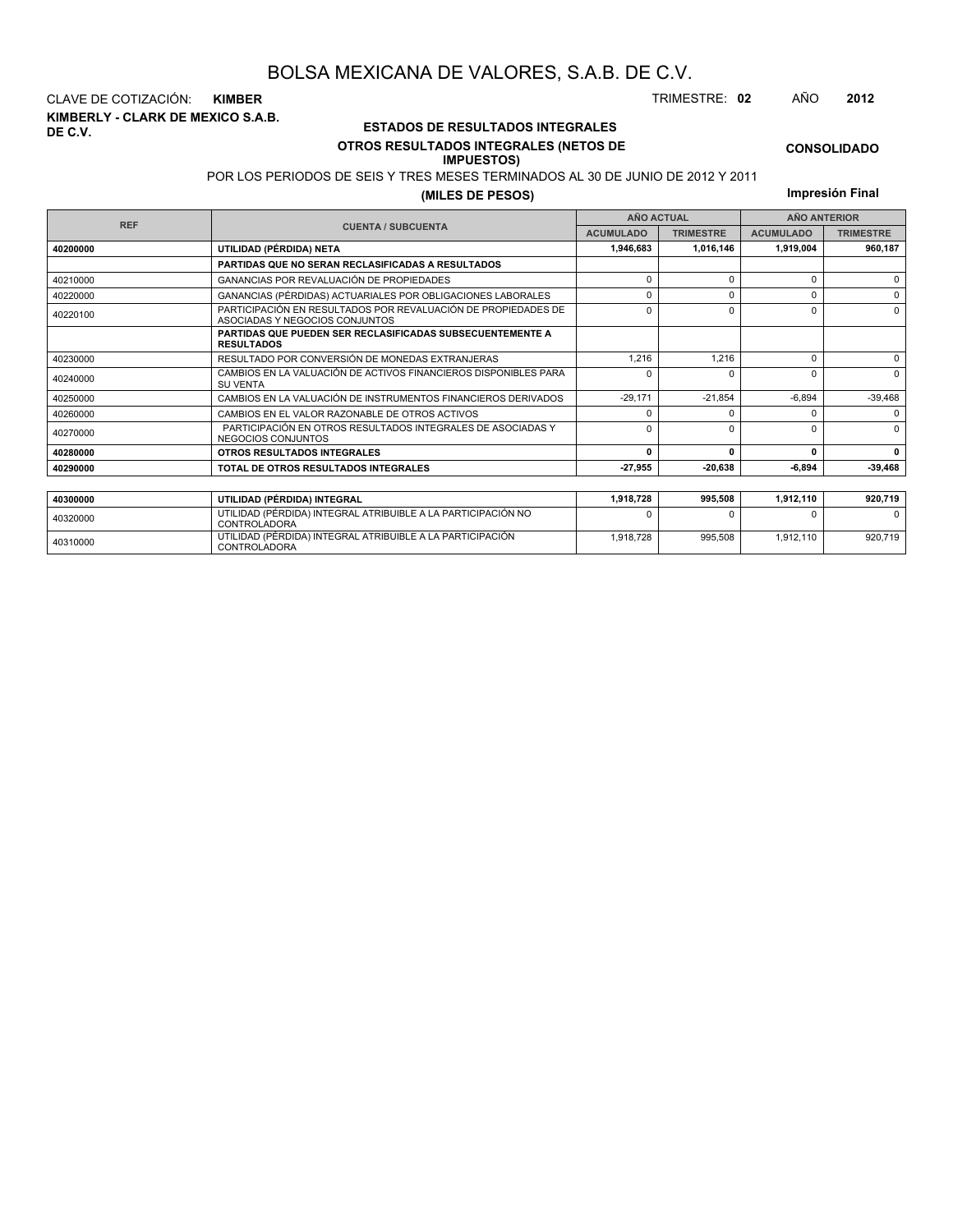**KIMBERLY - CLARK DE MEXICO S.A.B. DE C.V.** CLAVE DE COTIZACIÓN: **KIMBER** TRIMESTRE: **02** AÑO **2012**

#### **ESTADOS DE RESULTADOS INTEGRALES DATOS INFORMATIVOS**

**CONSOLIDADO**

**Impresión Final**

#### POR LOS PERIODOS DE SEIS Y TRES MESES TERMINADOS AL 30 DE JUNIO DE 2012 Y 2011

#### **(MILES DE PESOS)**

| <b>REF</b> |                                       | AÑO ACTUAL       |                  | <b>ANO ANTERIOR</b> |                  |  |
|------------|---------------------------------------|------------------|------------------|---------------------|------------------|--|
|            | <b>CUENTA / SUBCUENTA</b>             | <b>ACUMULADO</b> | <b>TRIMESTRE</b> | <b>ACUMULADO</b>    | <b>TRIMESTRE</b> |  |
| 92000010   | DEPRECIACIÓN Y AMORTIZACIÓN OPERATIVA | 776.748          | 387.997          | 689.735             | 347.994          |  |
| 92000020   | PTU CAUSADA                           | 286.364          | 142.568          | 271.156             | 129,007          |  |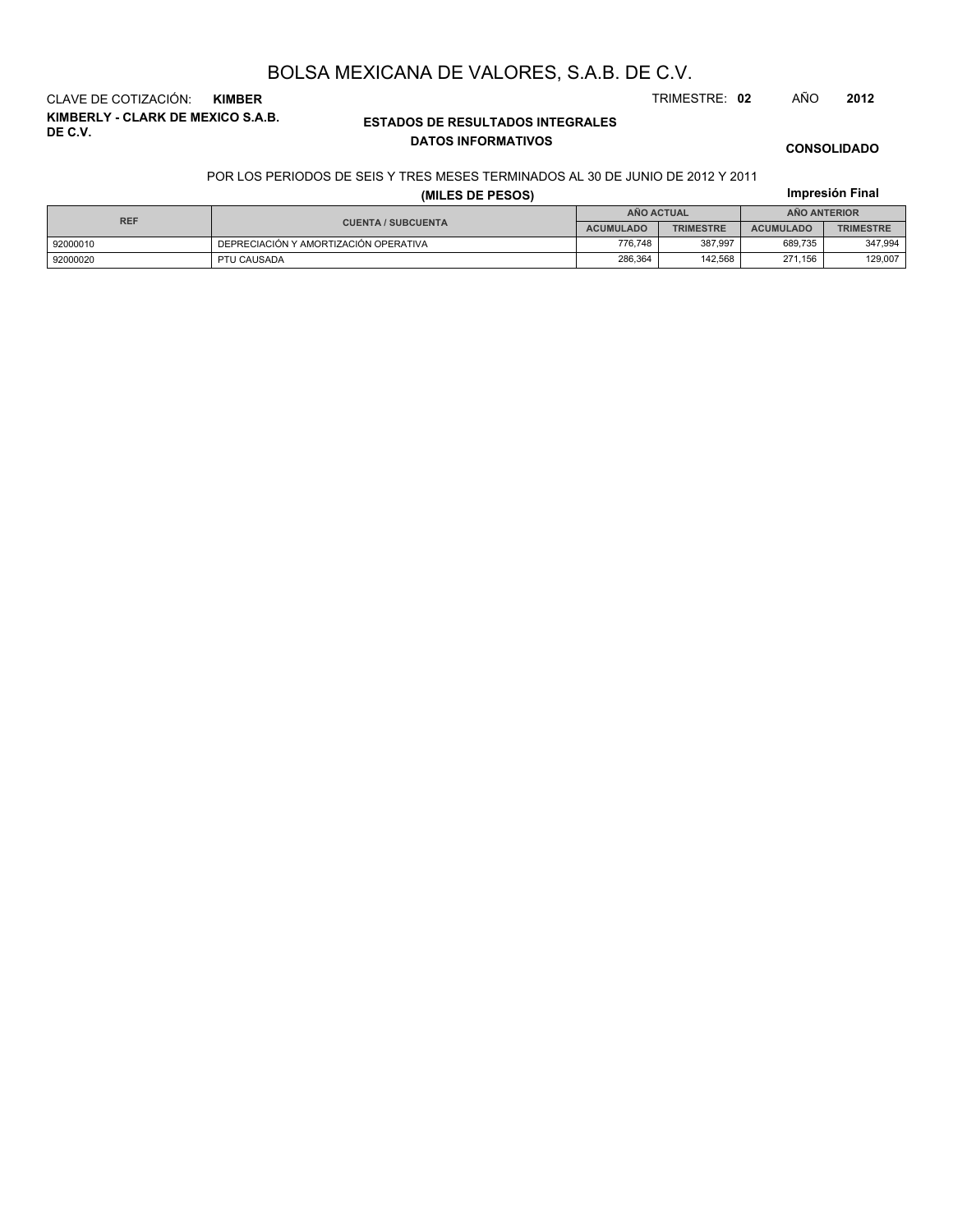**KIMBERLY - CLARK DE MEXICO S.A.B. DE C.V.** CLAVE DE COTIZACIÓN: **KIMBER** TRIMESTRE: **02** AÑO **2012**

#### **ESTADOS DE RESULTADOS INTEGRALES DATOS INFORMATIVOS (12 MESES)**

**CONSOLIDADO**

#### POR LOS PERIODOS DE SEIS Y TRES MESES TERMINADOS AL 30 DE JUNIO DE 2012 Y 2011

**(MILES DE PESOS)**

**Impresión Final**

|            |                                                              | <b>AÑO</b>    |                 |  |  |  |  |  |
|------------|--------------------------------------------------------------|---------------|-----------------|--|--|--|--|--|
| <b>REF</b> | <b>CUENTA / SUBCUENTA</b>                                    | <b>ACTUAL</b> | <b>ANTERIOR</b> |  |  |  |  |  |
| 92000030   | INGRESOS NETOS (**)                                          | 28.099.888    |                 |  |  |  |  |  |
| 92000040   | UTILIDAD (PÉRDIDA) DE OPERACIÓN (**)                         | 5.966.779     |                 |  |  |  |  |  |
| 92000050   | PARTICIPACIÓN CONTROLADORA EN LA UTILIDAD (PÉRDIDA) NETA(**) | 3.586.471     |                 |  |  |  |  |  |
| 92000060   | UTILIDAD (PÉRDIDA) NETA (**)                                 | 3.586.471     |                 |  |  |  |  |  |
| 92000070   | DEPRECIACIÓN Y AMORTIZACIÓN OPERATIVA (**)                   | 1,431,174     |                 |  |  |  |  |  |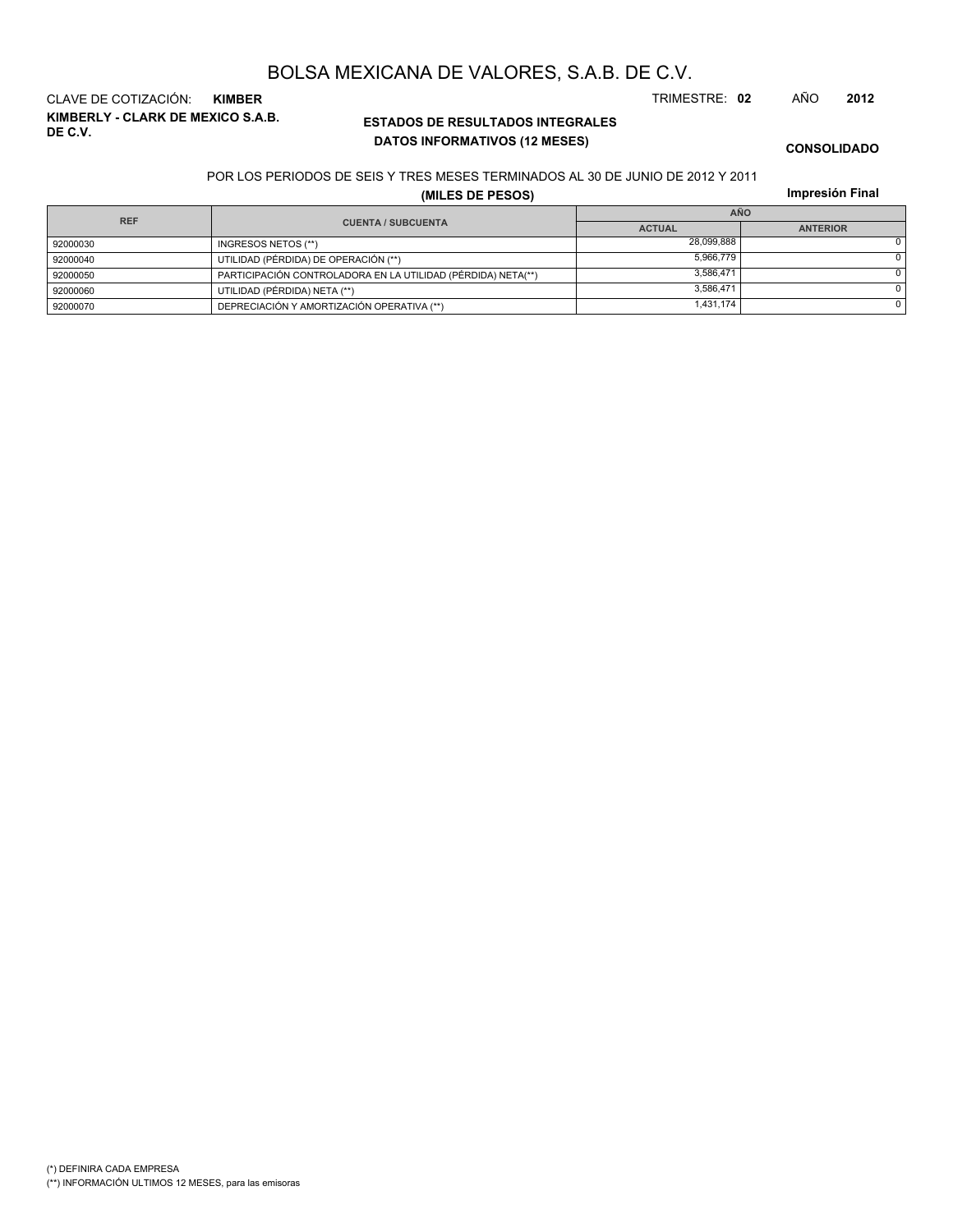TRIMESTRE: **02** AÑO: **2012**

## **ESTADOS DE FLUJOS DE EFECTIVO (METODO**

#### AL 30 DE JUNIO DE 2012 Y 2011

#### **(MILES DE PESOS)**

**Impresión Final**

#### **IMPRESIÓN FINAL AND SUBCUENTA**<br> **IMPORTE TRIMESTRE AÑO ACTUAL IMPORTE IMPORTE REF TRIMESTRE AÑO ANTERIOR IMPORTE ACTIVIDADES DE OPERACIÓN 50010000 UTILIDAD (PÉRDIDA) NETA ANTES DE IMPUESTOS A LA UTILIDAD 2,829,262 2,730,615** 50020000 +(-) PARTIDAS SIN IMPACTO EN EL EFECTIVO 0 0 50020010 + ESTIMACIÓN DEL PERIODO 0 0 50020020 +PROVISIÓN DEL PERIODO 0 0 50020030 + (-) OTRAS PARTIDAS NO REALIZADAS 0 0 50030000 + (-) PARTIDAS RELACIONADAS CON ACTIVIDADES DE INVERSIÓN 713,967 713,967 543,979 543,979 50030010 + DEPRECIACIÓN Y AMORTIZACIÓN DEL PERIODO 776,748 689,735 50030020 (-) + UTILIDAD O PERDIDA EN VENTA DE PROPIEDADES PLANTA Y EQUIPO 0 0 50030030 +(-) PÉRDIDA (REVERSIÓN) POR DETERIORO 0 0 50030040 (-)+PARTICIPACIÓN EN ASOCIADAS Y NEGOCIOS CONJUNTOS 0 0 50030050 (-)DIVIDENDOS COBRADOS 0 0 50030060 (-)INTERESES A FAVOR -50,392 -93,664 50030070 (-)FLUCTUACIÓN CAMBIARIA -12,389 -52,092 50030080 (-) +OTRAS PARTIDAS 0 0 50040000 +(-) PARTIDAS RELACIONADAS CON ACTIVIDADES DE FINANCIAMIENTO 403,621 400,650 50040010 (+)INTERESES DEVENGADOS 403,621 400,650 50040020 (+)FLUCTUACIÓN CAMBIARIA 0 0 50040030 (+)OPERACIONES FINANCIERAS DE DERIVADOS 0 0 50040040 + (-) OTRAS PARTIDAS 0 0 **50050000 FLUJO DERIVADO DEL RESULTADO ANTES DE IMPUESTOS A LA UTILIDAD 3,946,850 3,675,244** 50060000 FLUJOS GENERADOS O UTILIZADOS EN LA OPERACIÓN -1,319,988 -1,319,988 -1,253,810 -1,253,810 50060010 + (-) DECREMENTO (INCREMENTO) EN CLIENTES -364,248 83 50060020 + (-) DECREMENTO (INCREMENTO) EN INVENTARIOS 38,638 -238,963 50060030 -166,943 0 + (-) DECREMENTO (INCREMENTO) EN OTRAS CUENTAS POR COBRAR Y OTROS ACTIVOS **CIRCULANTES** 50060040 + (-) INCREMENTO (DECREMENTO) EN PROVEEDORES -228,270 175,735 50060050 + (-) INCREMENTO (DECREMENTO) EN OTROS PASIVOS + 109,690 + 388,739 - 388,739  $50060060$  + (-)IMPUESTOS A LA UTILIDAD PAGADOS O DEVUELTOS -801,926 **50070000 FLUJOS NETOS DE EFECTIVO DE ACTIVIDADES DE OPERACIÓN 2,626,862 2,421,434 ACTIVIDADES DE INVERSIÓN** 50080000 FLUJOS NETOS DE EFECTIVO DE ACTIVIDADES DE INVERSIÓN CONTENTENTE EN EL 1939,833 FLUJOS NETOS DE EFECTIVO DE ACTIVIDADES DE INVERSIÓN CONTENTENTE EN EL 1939,833 FLUJOS NETOS DE EFECTIVO DE ACTIVIDADES DE INVERSIÓN 50080010 (-)INVERSIONES CON CARÁCTER PERMANENTE 0 0 50080020 +DISPOSICIONES DE INVERSIONES CON CARÁCTER PERMANENTE 0 0 50080030 (-)INVERSION EN PROPIEDADES, PLANTA Y EQUIPO -512,262 -512,262 -1,366,800 50080040 +VENTA DE PROPIEDADES, PLANTA Y EQUIPO 140 665 50080050 (-) INVERSIONES TEMPORALES 0 0 50080060 +DISPOSICION DE INVERSIONES TEMPORALES 0 0 50080070 (-)INVERSION EN ACTIVOS INTANGIBLES 0 0 50080080 +DISPOSICION DE ACTIVOS INTANGIBLES 0 0 50080090 (-)ADQUISICIONES DE NEGOCIOS -1,637,540 0 50080100 +DISPOSICIONES DE NEGOCIOS 0 0 50080110 +DIVIDENDOS COBRADOS 0 0 50080120 +INTERESES COBRADOS 50,392 93,664 50080130 +(-) DECREMENTO (INCREMENTO) ANTICIPOS Y PRESTAMOS A TERCEROS 0 0 50080140 + (-) OTRAS PARTIDAS 0 **ACTIVIDADES DE FINANCIAMIENTO** 50090000 FLUJOS NETOS DE EFECTIVO DE ACTIVIDADES DE FINANCIAMIENTO AND SOLO AND SAN SERVICE AL 1,399,540 FLUJOS NETOS DE EFECTIVO DE ACTIVIDADES DE FINANCIAMIENTO 50090010 + FINANCIAMIENTOS BANCARIOS 0 0 50090020 + FINANCIAMIENTOS BURSÁTILES 0 0 50090030 + OTROS FINANCIAMIENTOS 0 0 50090040 (-) AMORTIZACIÓN DE FINANCIAMIENTOS BANCARIOS -15,922 -15,922 -22,568 50090050 (-) AMORTIZACIÓN DE FINANCIAMIENTOS BURSÁTILES 0 0 50090060 (-) AMORTIZACIÓN DE OTROS FINANCIAMIENTOS 0 0 50090070 + (-) INCREMENTO (DECREMENTO) EN EL CAPITAL SOCIAL 0 0 50090080 (-) DIVIDENDOS PAGADOS -945,536 -901,070 50090090 + PRIMA EN EMISIÓN DE ACCIONES de la componentación de la componentación de la componentación de la c 50090100 + APORTACIONES PARA FUTUROS AUMENTOS DE CAPITAL 0 0 50090110 | (-)INTERESES PAGADOS -395,345 | -394,862 50090120 (-)RECOMPRA DE ACCIONES -44,997 -223,790

50090130 + (-) OTRAS PARTIDAS 2,260 -1,705

**CONSOLIDADO**

CLAVE DE COTIZACIÓN: **KIMBER**

**INDIRECTO) KIMBERLY - CLARK DE MEXICO S.A.B.**

**DE C.V.**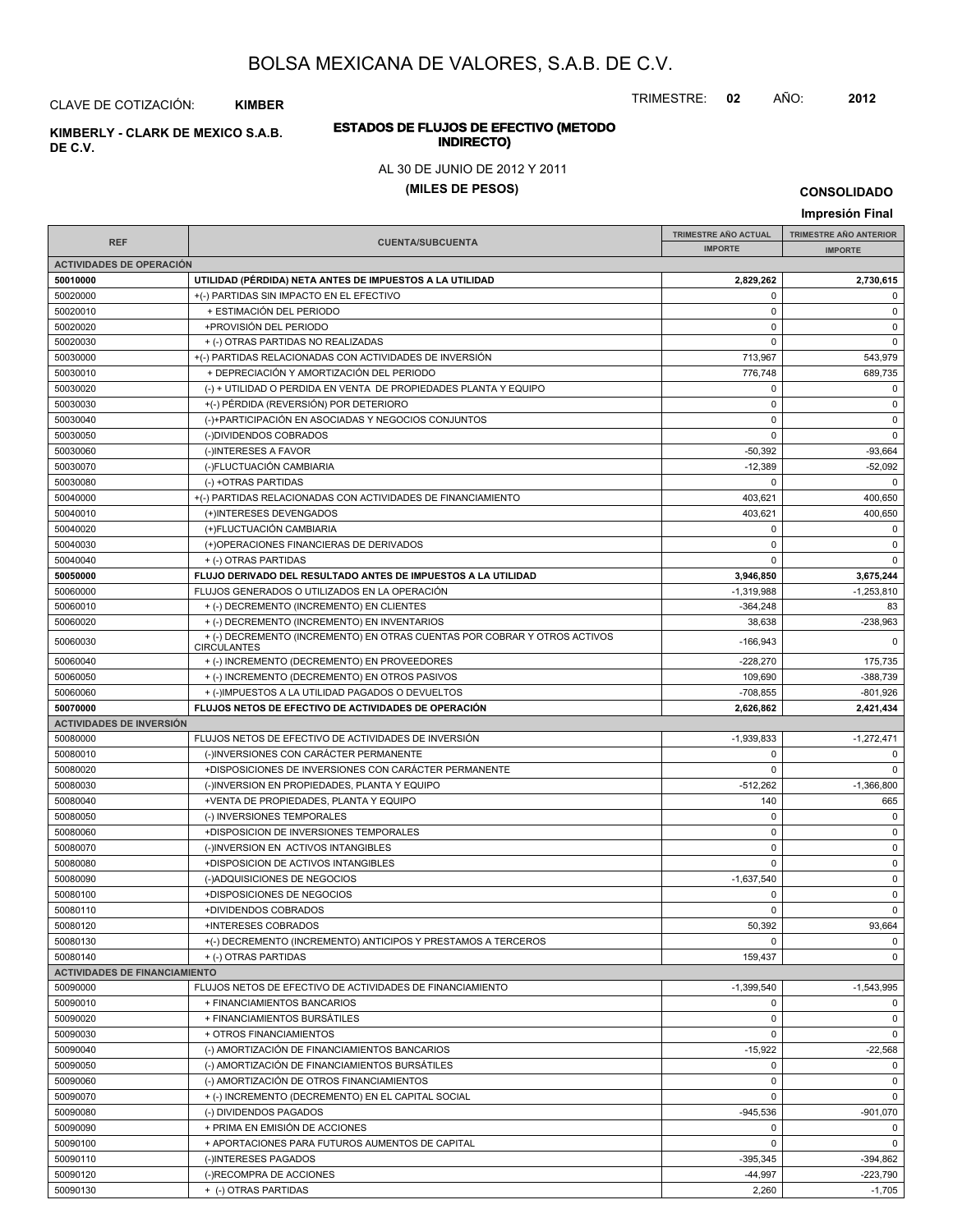TRIMESTRE: **02** AÑO: **2012**

# **ESTADOS DE FLUJOS DE EFECTIVO (METODO**

#### AL 30 DE JUNIO DE 2012 Y 2011

**(MILES DE PESOS)**

**CONSOLIDADO Impresión Final**

**IMPRESS FINAL CUENTA/SUBCUENTA**<br> **IMPORTE TRIMESTRE AÑO ACTUAL IMPORTE IMPORTE REF TRIMESTRE AÑO ANTERIOR IMPORTE EDITIONS CONSIDEREMENTO (DISMINUCION) DE EFECTIVO Y EQUIVALENTES DE EFECTIVO -712,511** -712,511 -395,032 **50110000 CAMBIOS EN EL VALOR DEL EFECTIVO Y EQUIVALENTES DE EFECTIVO 0 0** 50120000 EFECTIVO Y EQUIVALENTES DE EFECTIVO AL PRINCIPIO DEL PERIODO 4,027,564 6,306,972 **50130000 EFECTIVO Y EQUIVALENTES DE EFECTIVO AL FINAL DEL PERIODO 3,315,053 5,911,940**

**INDERLY - CLARK DE MEXICO S.A.B. ESTADOS DE FLUJOS DE EFE**<br>INDIRECTO **DE C.V.**

CLAVE DE COTIZACIÓN: **KIMBER**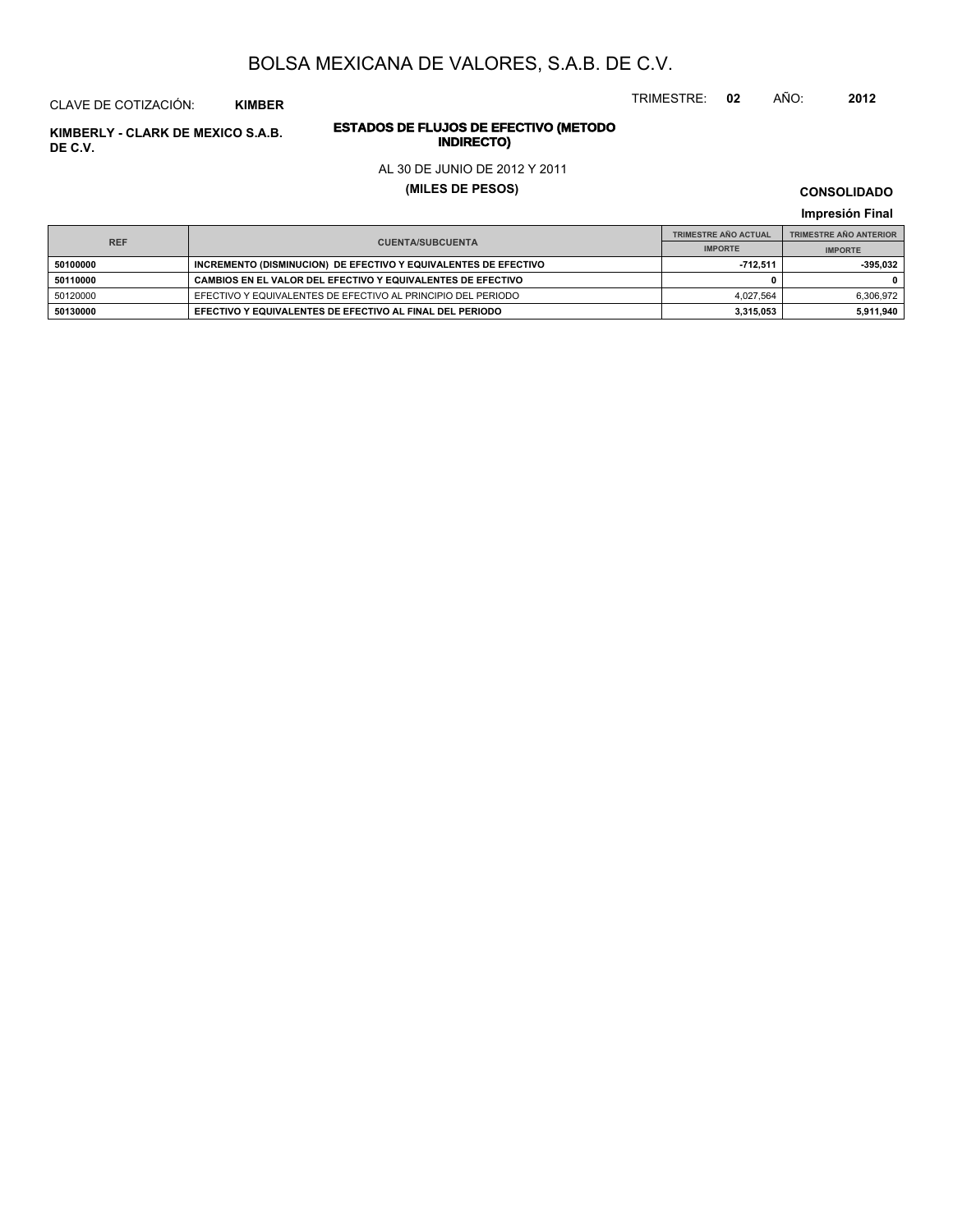CLAVE DE COTIZACIÓN:**KIMBER**: KIMBER TRIMESTRE:

**KIMBERLY - CLARK DE MEXICO S.A.B. DE C.V.**

#### **ESTADOS DE VARIACIONES EN EL CAPITALCONTABLE(MILES DE PESOS)**

TRIMESTRE: 02 AÑO: **<sup>2012</sup>**

#### **CONSOLIDADO**

**Impresión Final**

|                                                                     |                       |                                       |                                                  | <b>APORTACIONES</b>                                         |                                           |                 | UTILIDADES O PÉRDIDAS<br><b>ACUMULADAS</b>                               | <b>OTROS</b><br><b>RESULTADOS</b>                                        |                                             |                                                          |                                            |  |
|---------------------------------------------------------------------|-----------------------|---------------------------------------|--------------------------------------------------|-------------------------------------------------------------|-------------------------------------------|-----------------|--------------------------------------------------------------------------|--------------------------------------------------------------------------|---------------------------------------------|----------------------------------------------------------|--------------------------------------------|--|
| <b>CONCEPTOS</b>                                                    | <b>CAPITAL SOCIAL</b> | <b>ACCIONES</b><br><b>RECOMPRADAS</b> | <b>PRIMA EN</b><br>EMISIÓN DE<br><b>ACCIONES</b> | <b>PARA FUTUROS</b><br><b>AUMENTOS DE</b><br><b>CAPITAL</b> | <b>OTRO CAPITAL</b><br><b>CONTRIBUIDO</b> | <b>RESERVAS</b> | <b>UTILIDADES</b><br><b>RETENIDAS</b><br>(PÉRDIDAS<br><b>ACUMULADAS)</b> | <b>INTEGRALES</b><br><b>ACUMULADOS</b><br>(NETOS DE<br><b>IMPUESTOS)</b> | <b>PARTICIPACIÓN</b><br><b>CONTROLADORA</b> | <b>PARTICIPACIÓN</b><br><b>NO</b><br><b>CONTROLADORA</b> | <b>TOTAL DE CAPITAL</b><br><b>CONTABLE</b> |  |
| SALDO INICIAL AL 1 DE ENERO DEL 2011                                | 2,954,415             |                                       |                                                  |                                                             | $\mathbf 0$                               | $\mathbf{0}$    | 6,644,677                                                                | $-71,786$                                                                | 9,527,306                                   | $\mathbf{0}$                                             | 9,527,306                                  |  |
| AJUSTES RETROSPECTIVOS                                              |                       |                                       |                                                  |                                                             |                                           |                 |                                                                          |                                                                          | $\Omega$                                    | $\Omega$                                                 |                                            |  |
| APLICACIÓN DE OTROS RESULTADOS<br>INTEGRALES A UTILIDADES RETENIDAS |                       |                                       |                                                  |                                                             |                                           |                 |                                                                          |                                                                          |                                             |                                                          |                                            |  |
| CONSTITUCIÓN DE RESERVAS                                            |                       |                                       |                                                  |                                                             |                                           |                 |                                                                          |                                                                          | $\Omega$                                    |                                                          |                                            |  |
| DIVIDENDOS DECRETADOS                                               |                       |                                       |                                                  |                                                             |                                           |                 | $-3,606,275$                                                             |                                                                          | $-3,606,275$                                |                                                          | $-3,606,275$                               |  |
| (DISMINUCIÓN) AUMENTOS DE CAPITAL                                   |                       |                                       |                                                  |                                                             |                                           |                 |                                                                          |                                                                          | $^{\circ}$                                  |                                                          | $\Omega$                                   |  |
| RECOMPRA DE ACCIONES                                                | $-8,690$              |                                       |                                                  |                                                             |                                           |                 | $-215,101$                                                               |                                                                          | $-223,791$                                  | $\Omega$                                                 | $-223,791$                                 |  |
| (DISMINUCIÓN) AUMENTO EN PRIMA EN<br><b>EMISIÓN DE ACCIONES</b>     | ſ                     |                                       |                                                  |                                                             |                                           |                 |                                                                          |                                                                          | $\Omega$                                    | $\Omega$                                                 |                                            |  |
| (DISMINUCIÓN) AUMENTO DE LA<br>PARTICIPACIÓN NO CONTROLADORA        |                       |                                       |                                                  |                                                             |                                           |                 |                                                                          |                                                                          |                                             |                                                          |                                            |  |
| OTROS MOVIMIENTOS                                                   |                       |                                       |                                                  |                                                             |                                           |                 |                                                                          |                                                                          | $\Omega$                                    |                                                          |                                            |  |
| RESULTADO INTEGRAL                                                  |                       |                                       |                                                  |                                                             |                                           |                 | 1,919,004                                                                | $-6,894$                                                                 | 1,912,110                                   | 0                                                        | 1,912,110                                  |  |
| SALDO FINAL AL 30 DE JUNIO DEL 2011                                 | 2,945,725             | $\mathbf{0}$                          | $\mathbf{0}$                                     | $\mathbf{0}$                                                | $\mathbf{0}$                              | $\mathbf{0}$    | 4,742,305                                                                | $-78,680$                                                                | 7,609,350                                   | $\mathbf 0$                                              | 7,609,350                                  |  |
| SALDO INICIAL AL 1 DE ENERO DEL 2012                                | 2,926,238             |                                       |                                                  |                                                             | $\Omega$                                  | 0               | 5,907,494                                                                | $-154,260$                                                               | 8,679,472                                   | $\mathbf 0$                                              | 8,679,472                                  |  |
| AJUSTES RETROSPECTIVOS                                              |                       |                                       |                                                  |                                                             |                                           |                 |                                                                          |                                                                          | 0                                           | 0                                                        | $\Omega$                                   |  |
| APLICACIÓN DE OTROS RESULTADOS<br>INTEGRALES A UTILIDADES RETENIDAS |                       |                                       |                                                  |                                                             |                                           |                 |                                                                          |                                                                          | $\Omega$                                    |                                                          |                                            |  |
| CONSTITUCIÓN DE RESERVAS                                            |                       |                                       |                                                  |                                                             |                                           |                 |                                                                          |                                                                          | $\Omega$                                    |                                                          |                                            |  |
| DIVIDENDOS DECRETADOS                                               |                       |                                       |                                                  |                                                             |                                           |                 | $-3,784,235$                                                             | $\Omega$                                                                 | $-3,784,235$                                |                                                          | $-3,784,235$                               |  |
| (DISMINUCIÓN) AUMENTOS DE CAPITAL                                   |                       |                                       |                                                  |                                                             |                                           |                 |                                                                          |                                                                          | $\circ$                                     |                                                          | $\Omega$                                   |  |
| RECOMPRA DE ACCIONES                                                | $-1,657$              |                                       |                                                  |                                                             |                                           |                 | $-43,340$                                                                |                                                                          | $-44,997$                                   |                                                          | -44,997                                    |  |
| (DISMINUCIÓN) AUMENTO EN PRIMA EN<br><b>EMISIÓN DE ACCIONES</b>     |                       |                                       |                                                  |                                                             |                                           |                 |                                                                          |                                                                          | $\Omega$                                    |                                                          |                                            |  |
| (DISMINUCIÓN) AUMENTO DE LA<br>PARTICIPACIÓN NO CONTROLADORA        |                       |                                       |                                                  |                                                             |                                           |                 |                                                                          |                                                                          | $\Omega$                                    |                                                          |                                            |  |
| OTROS MOVIMIENTOS                                                   |                       |                                       |                                                  |                                                             |                                           |                 |                                                                          |                                                                          | $\circ$                                     |                                                          |                                            |  |
| RESULTADO INTEGRAL                                                  |                       |                                       |                                                  |                                                             |                                           |                 | 1,946,683                                                                | $-27,955$                                                                | 1,918,728                                   | $\Omega$                                                 | 1,918,728                                  |  |
| SALDO FINAL AL 30 DE JUNIO DEL 2012                                 | 2,924,581             |                                       |                                                  |                                                             | $\Omega$                                  |                 | 4,026,602                                                                | $-182,215$                                                               | 6,768,968                                   | $\mathbf{0}$                                             | 6,768,968                                  |  |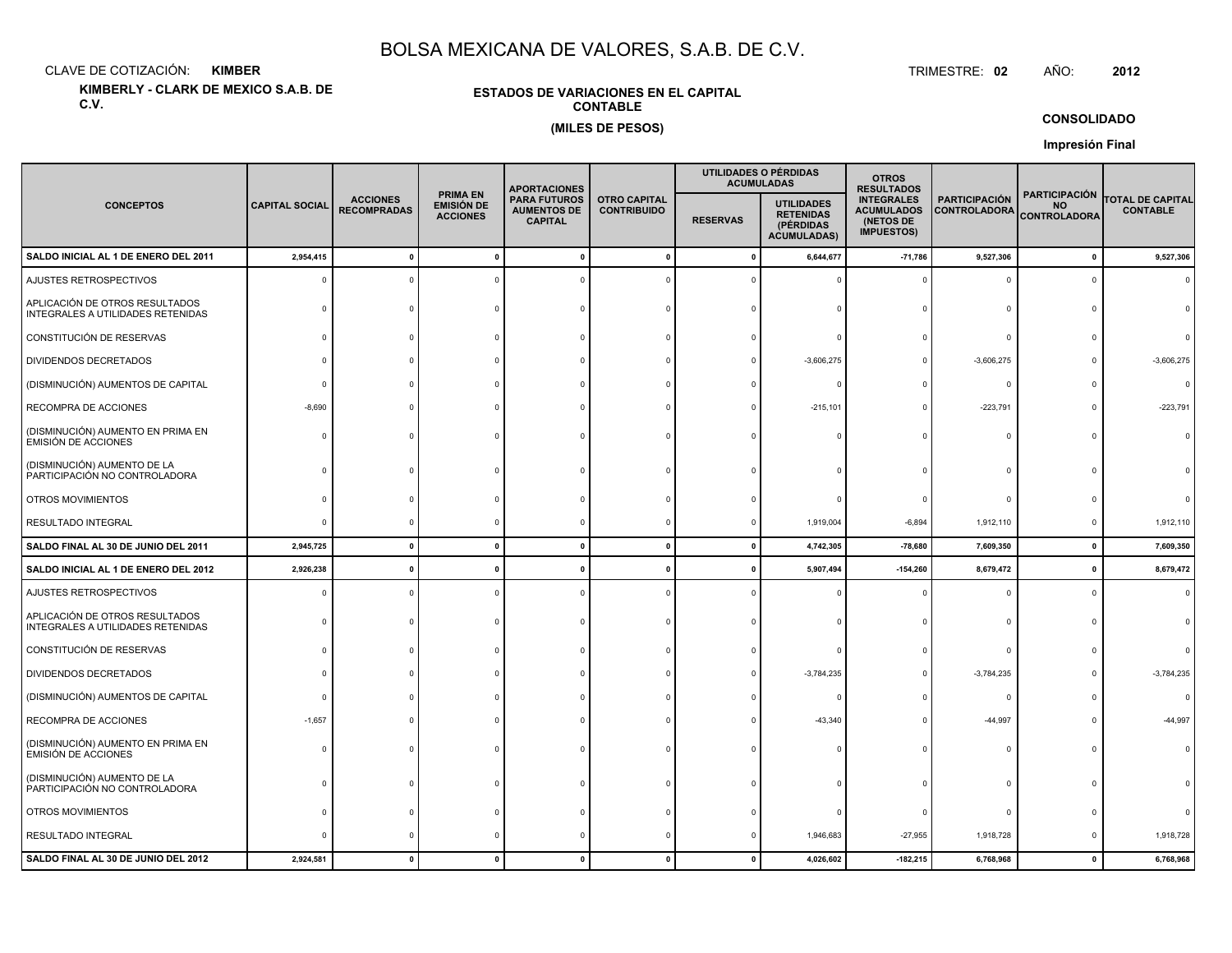CLAVE DE COTIZACIÓN: **KIMBER**

**KIMBERLY - CLARK DE MEXICO**

#### **COMENTARIOS Y ANALISIS DE LA ADMINISTRACIÓN SOBRE LOS RESULTADOS DE S.A.B. DE C.V.** PAGINA / 2 **OPERACIÓN Y SITUACIÓN FINANCIERA DE LA COMPAÑÍA**

 $1/2$ **CONSOLIDADO Impresión Final**

PUNTOS SOBRESALIENTES:

- LAS VENTAS NETAS CRECIERON 13 POR CIENTO Y REPRESENTARON RECORD PARA UN TRIMESTRE.
- CONTINÚA LA TENDENCIA POSITIVA EN VOLUMEN Y PARTICIPACIONES DE MERCADO.
- EL MARGEN DE UTILIDAD DE OPERACIÓN FUE EL MÁS ALTO DE LOS ÚLTIMOS SEIS TRIMESTRES.
- LA UTILIDAD POR ACCIÓN CRECIÓ 7 POR CIENTO A PESAR DE LOS IMPACTOS CAMBIARIOS.
- LA INVERSIÓN EN ACTIVOS FIJOS FUE MAYOR A \$1,000 MILLONES EN LOS ÚLTIMOS DOCE MESES.

TUVIMOS UN BUEN TRIMESTRE AL LOGRAR CRECIMIENTO DEL 13 POR CIENTO EN VENTAS NETAS, DEL 14 POR CIENTO EN UTILIDAD DE OPERACIÓN Y DEL 13 POR CIENTO EN EBITDA.

EL CRECIMIENTO EN VENTAS NETAS SE COMPUSO POR UN CRECIMIENTO ORGÁNICO DEL 10 POR CIENTO Y POR 3 PUNTOS PORCENTUALES ADICIONALES APORTADOS POR LA INCORPORACIÓN DE EVENFLO. EL NEGOCIO DE PRODUCTOS AL CONSUMIDOR CRECIÓ EN 13 POR CIENTO. EL NEGOCIO DE PRODUCTOS DE PROFESSIONAL TAMBIÉN CONTRIBUYÓ AL CRECIMIENTO DE MANERA IMPORTANTE.

LAS MAYORES VENTAS EN PRODUCTOS AL CONSUMIDOR SE DEBIERON CASI EN SU TOTALIDAD A MAYOR VOLUMEN. DURANTE EL TRIMESTRE OBSERVAMOS UNA MEJOR SITUACIÓN DEL CONSUMIDOR LA CUAL, AUNADA A LOS RESULTADOS DE NUESTRAS ESTRATEGIAS PARA INCENTIVAR EL CONSUMO Y CRECER NUESTRAS PARTICIPACIONES DE MERCADO, SE REFLEJÓ EN QUE PRÁCTICAMENTE TODAS NUESTRAS CATEGORÍAS CRECIERON. SOBRESALE EL CRECIMIENTO EN PAÑALES, PRODUCTOS PARA EL HOGAR Y TOALLAS HÚMEDAS.

POR EL LADO DE COSTOS EL COMPARATIVO FUE POSITIVO A PESAR DEL FUERTE IMPACTO NEGATIVO PROVOCADO POR LA DEVALUACIÓN DEL PESO. LOS PRECIOS EN DÓLARES DE ALGUNAS DE NUESTRAS MATERIAS PRIMAS ASÍ COMO DE LOS ENERGÉTICOS CONTINÚAN EN NIVELES SUPERIORES A LOS DEL AÑO PASADO. ADICIONALMENTE LOS COSTOS DE CASI TODOS NUESTROS INSUMOS REFLEJARON EL IMPACTO DE UN PESO MÁS DÉBIL EN 14 POR CIENTO EN PROMEDIO. EL EFECTO DE ESTOS IMPACTOS FUE EN BUENA MEDIDA COMPENSADO POR MAYORES EFICIENCIAS OPERATIVAS Y POR LOS RESULTADOS DE NUESTRO CONTINUO PLAN DE AHORRO EN COSTOS.

EL EBITDA CRECIÓ EN EL TRIMESTRE EN 13 POR CIENTO. ÉSTE REPRESENTÓ \$2,091 MILLONES DE PESOS Y SU MARGEN MEJORÓ SECUENCIALMENTE EN 250 PUNTOS BASE. LA UTILIDAD NETA CRECIÓ 6 POR CIENTO COMO CONSECUENCIA, PRINCIPALMENTE, DE LOS EFECTOS DE LA DEPRECIACIÓN DEL PESO DURANTE EL TRIMESTRE QUE IMPACTARON LA POSICIÓN PASIVA QUE LA EMPRESA TIENE EN MONEDA EXTRANJERA.

EN LOS ÚLTIMOS DOCE MESES HEMOS INVERTIDO \$1,605 MILLONES DE PESOS (\$1,066 EN ACTIVOS FIJOS O CAPEX Y \$539 EN LA RECOMPRA DE ACCIONES PROPIAS) Y SE PAGÓ UN DIVIDENDO A NUESTROS ACCIONISTAS POR \$3,651 MILLONES DE PESOS.

AL 30 DE JUNIO DE 2012 TERMINAMOS CON EFECTIVO POR \$3,315 MILLONES DE PESOS.

TRIMESTRE: **02** AÑO: **2012**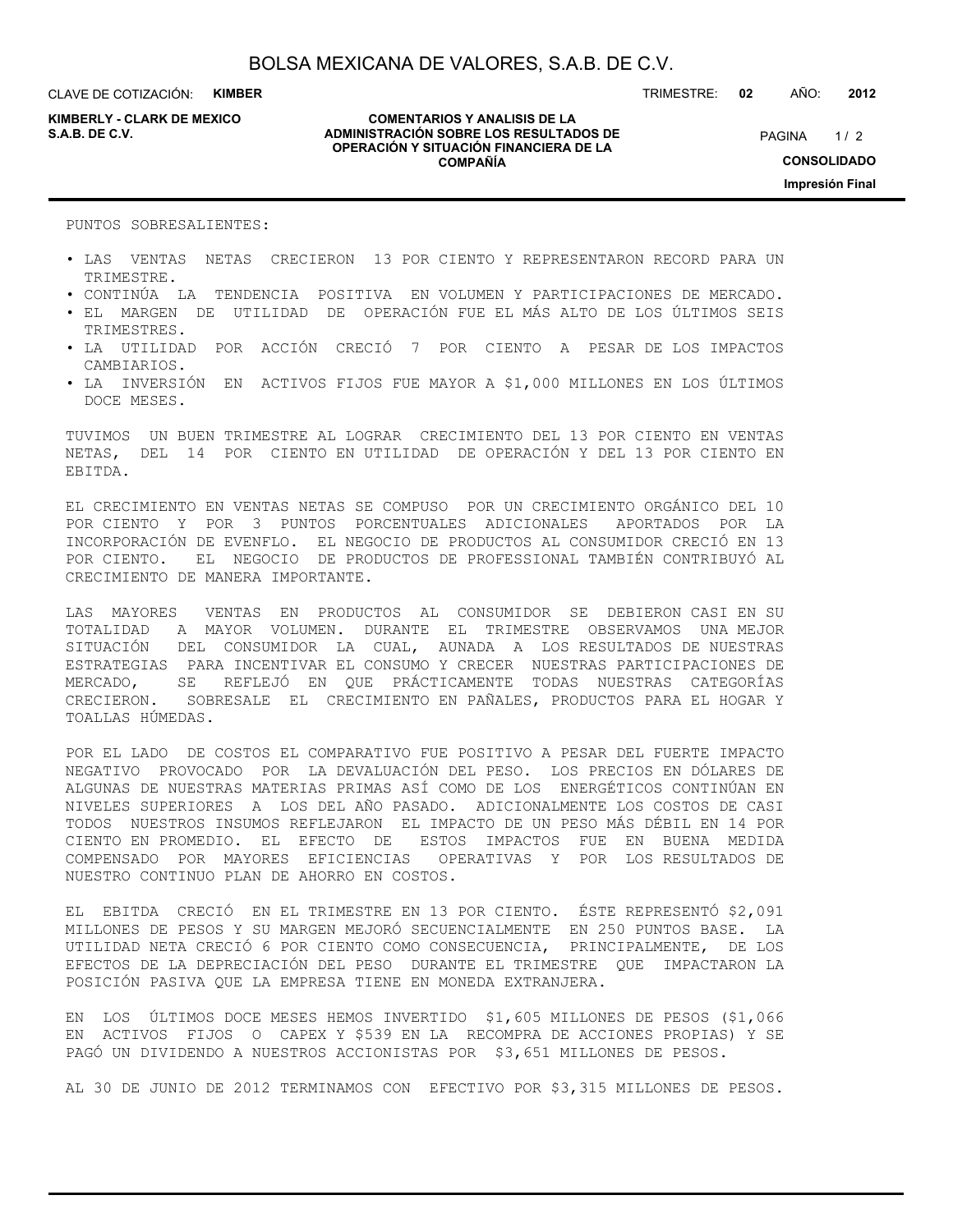CLAVE DE COTIZACIÓN: **KIMBER**

**KIMBERLY - CLARK DE MEXICO**

#### **COMENTARIOS Y ANALISIS DE LA ADMINISTRACIÓN SOBRE LOS RESULTADOS DE PAGINA 2/2 ADMINISTRACIÓN SOBRE LOS RESULTADOS DE** PAGINA 2/2 **OPERACIÓN Y SITUACIÓN FINANCIERA DE LA COMPAÑÍA**

 $2/2$ 

TRIMESTRE: **02** AÑO: **2012**

**CONSOLIDADO**

**Impresión Final**

EL PRIMERO DE JUNIO NUESTRA PLANTA UBICADA EN MORELIA SUFRIÓ UN INCENDIO EN SU ÁREA DE CONVERSIÓN. TODAS LAS INVESTIGACIONES INDICAN QUE ÉSTE FUE CAUSADO POR UN ACCIDENTE. EL HECHO NO AFECTARÁ MATERIALMENTE NUESTROS RESULTADOS TODA VEZ QUE CONTAMOS CON LOS SEGUROS CORRESPONDIENTES PARA PODER CUBRIR LAS PÉRDIDAS ASÍ COMO CON CAPACIDAD DE MANUFACTURA SUFICIENTE EN NUESTRAS INSTALACIONES PARA PODER CUBRIR NUESTRAS NECESIDADES DE PRODUCCIÓN. NUESTRO BALANCE AL 30 DE JUNIO REFLEJA UNA BAJA DE ACTIVOS POR \$167 MILLONES DE PESOS Y UNA CUENTA POR COBRAR A SEGUROS POR EL MISMO MONTO.

LA COMPAÑÍA CUENTA CON UN INSTRUMENTO FINANCIERO DERIVADO QUE SE UTILIZA PARA REDUCIR LOS RIESGOS DE LOS EFECTOS DE LAS VARIACIONES EN LAS TASAS DE INTERÉS. LOS CAMBIOS EN EL VALOR DE MERCADO DE ESTE INSTRUMENTO NO TENDRÍAN IMPACTO MATERIAL EN LOS RESULTADOS DE LA EMPRESA.

NOTA: EN CUMPLIMIENTO A LO ESTABLECIDO EN EL ARTÍCULO 4.033.01 FRACC. VIII DEL REGLAMENTO INTERIOR DE LA BOLSA MEXICANA DE VALORES, SE INFORMA QUE LA COBERTURA DE ANÁLISIS DE VALORES DE KIMBER ES REALIZADA POR BBVA BANCOMER.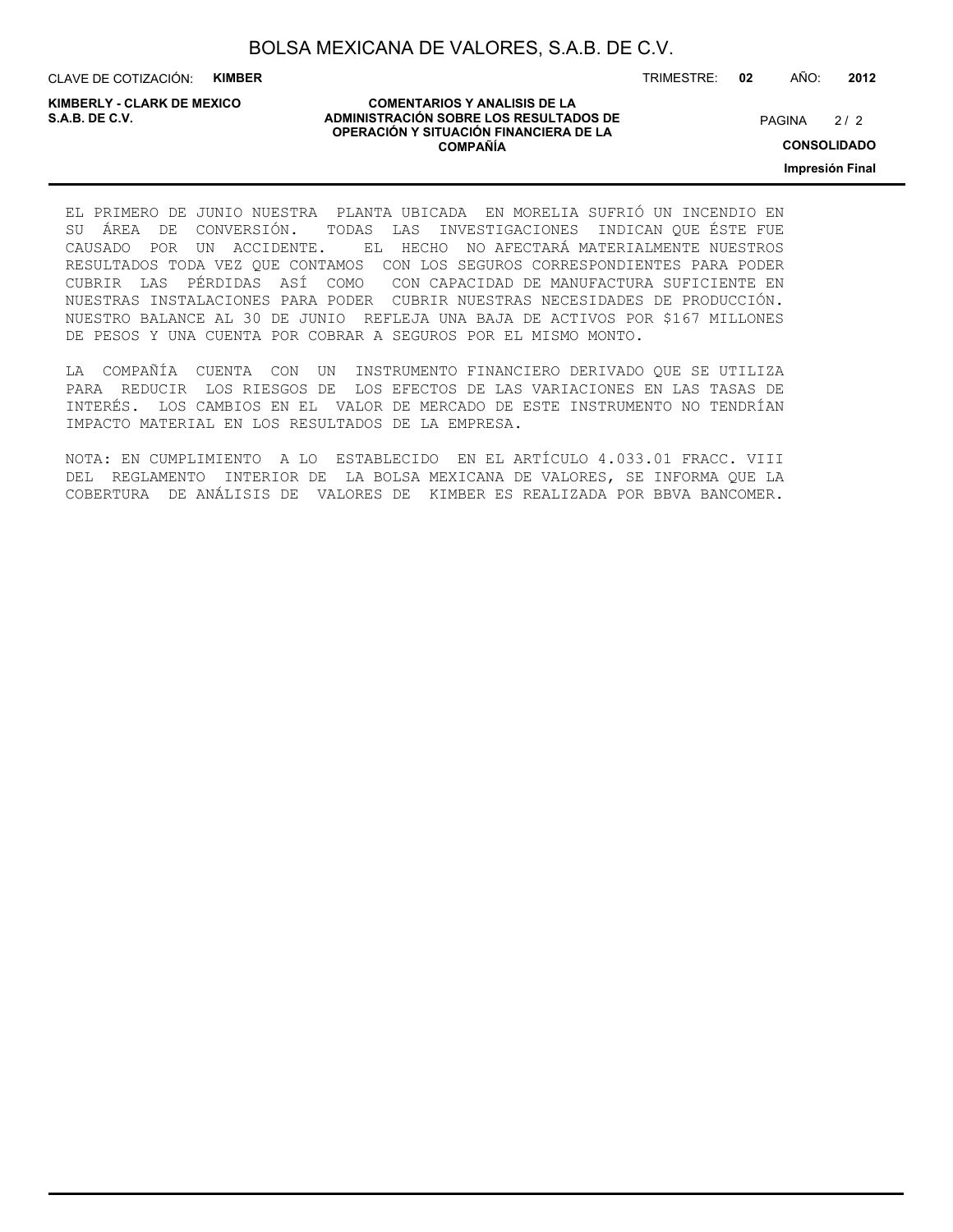| CLAVE DE COTIZACIÓN:                         | <b>KIMBER</b> |   |     |         |                                                             |              | TRIMESTRE: | 02      | AÑO:          | 2012               |
|----------------------------------------------|---------------|---|-----|---------|-------------------------------------------------------------|--------------|------------|---------|---------------|--------------------|
| KIMBERLY - CLARK DE MEXICO<br>S.A.B. DE C.V. |               |   |     |         | NOTAS COMPLEMENTARIAS A LA INFORMACIÓN<br><b>FINANCIERA</b> |              |            |         | <b>PAGINA</b> | 1/1                |
|                                              |               |   |     |         |                                                             |              |            |         |               | <b>CONSOLIDADO</b> |
|                                              |               |   |     |         |                                                             |              |            |         |               | Impresión Final    |
| CONSULTAR<br>IFRSTRIM.PDF ADJUNTO.           | NOTAS         | A | LOS | ESTADOS | FINANCIEROS                                                 | CONSOLIDADOS | EN         | ARCHIVO |               |                    |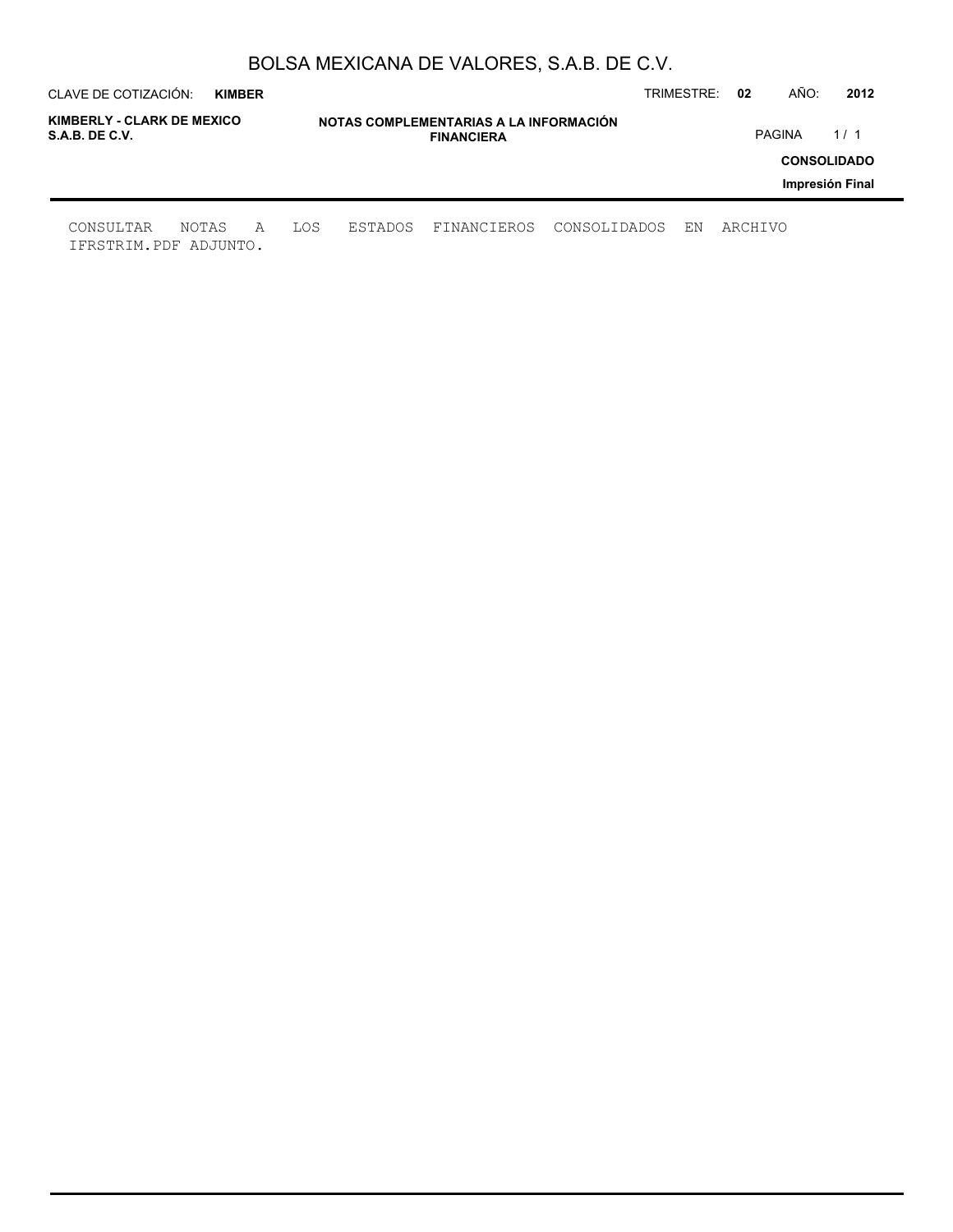CLAVE DE COTIZACIÓN TRIMESTRE **02** AÑO **2012 KIMBER**

**KIMBERLY - CLARK DE MEXICO S.A.B. DE C.V.**

### **INVERSIONES EN ASOCIADAS Y NEGOCIOS CONJUNTOS (MILES DE PESOS)**

**CONSOLIDADO**

**Impresión Final**

| <b>NOMBRE DE LA EMPRESA</b>                           | <b>ACTIVIDAD PRINCIPAL</b>                       | <b>NO. DE ACCIONES</b> | $%$ DE<br><b>TENEN</b> |                                       | <b>MONTO TOTAL</b>            |  |  |  |
|-------------------------------------------------------|--------------------------------------------------|------------------------|------------------------|---------------------------------------|-------------------------------|--|--|--|
|                                                       |                                                  |                        | <b>CIA</b>             | <b>COSTO DE</b><br><b>ADQUISICIÓN</b> | <b>VALOR</b><br><b>ACTUAL</b> |  |  |  |
| CRISOBA INDUSTRIAL, S.A. DE C.V.                      | SERVICIOS DE RENTA DE EQUIPO Y I<br><b>OTROS</b> | 790,601,970            | 100.00                 |                                       | 0                             |  |  |  |
| <b>SERVICIOS EMPRESARIALES</b><br>SORAN, S.A. DE C.V. | SERVICIOS DE DISTRIB. Y<br><b>FINANCIAMIENTO</b> | 1.500.200.000          | 100.00                 |                                       | 0                             |  |  |  |
| TAXI AEREO DE MEXICO, S.A.                            | <b>TRANSPORTE AEREO</b>                          | 105,002,055            | 100.00                 |                                       | 0                             |  |  |  |
| DIEZ SUBSIDIARIAS                                     | ARREND. DE INMB. Y EQ. Y OTROS                   |                        | 100.00                 |                                       | 0                             |  |  |  |
| <b>TOTAL DE INVERSIONES EN ASOCIADAS</b>              |                                                  |                        |                        |                                       | 0                             |  |  |  |

**OBSERVACIONES**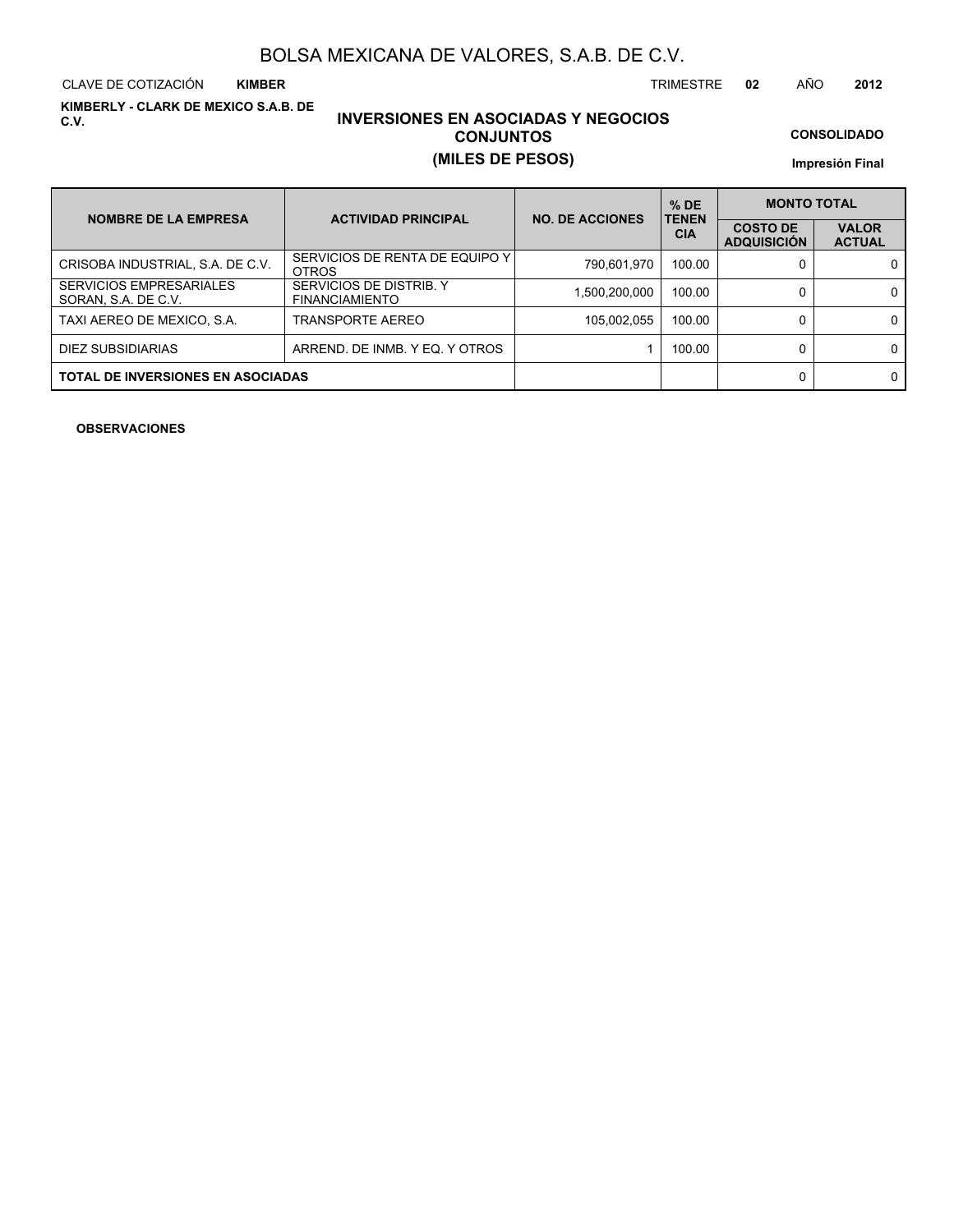#### TRIMESTRE **<sup>02</sup>** AÑO**<sup>2012</sup>**

#### **KIMBERLY - CLARK DE MEXICO S.A.B. DE C.V.**CLAVE DE COTIZACIÓN**KIMBER**

### **DESGLOSE DE CRÉDITOS**

#### (MILES DE PESOS)

**CONSOLIDADO**

**Impresión Final**

|                               |                                                    |                                                                                                                                                                                                           |  |  |            |                    |                     | VENCTOS. O AMORT. DENOMINADOS EN MONEDA NACIONAL |                     |                              | VENCTOS. O AMORT. DENOMINADOS EN MONEDA EXTRANJERA |                    |                     |                     |              |                       |
|-------------------------------|----------------------------------------------------|-----------------------------------------------------------------------------------------------------------------------------------------------------------------------------------------------------------|--|--|------------|--------------------|---------------------|--------------------------------------------------|---------------------|------------------------------|----------------------------------------------------|--------------------|---------------------|---------------------|--------------|-----------------------|
| TIPO DE CRÉDITO / INSTITUCIÓN | <b>INSTITUCION</b><br><b>EXTRANJERA</b><br>(SI/NO) | <b>TASA DE</b><br><b>FECHA DE FIRMA</b><br><b>FECHA DE</b><br><b>INTERÉS Y/O</b><br><b>INTERVALO DE TIEMPO</b><br><b>INTERVALO DE TIEMPO</b><br><b>VENCIMIENTO</b><br><b>CONTRATO</b><br><b>SOBRETASA</b> |  |  |            |                    |                     |                                                  |                     |                              |                                                    |                    |                     |                     |              |                       |
|                               |                                                    |                                                                                                                                                                                                           |  |  | AÑO ACTUAL | <b>HASTA 1 AÑO</b> | <b>HASTA 2 AÑOS</b> | HASTA 3 AÑOS                                     | <b>HASTA 4 AÑOS</b> | HASTA 5 AÑOS O<br><b>MÁS</b> | AÑO ACTUAL                                         | <b>HASTA 1 AÑO</b> | <b>HASTA 2 AÑOS</b> | <b>HASTA 3 AÑOS</b> | HASTA 4 AÑOS | HASTA 5 AÑOS O<br>MÁS |
| <b>BANCARIOS</b>              |                                                    |                                                                                                                                                                                                           |  |  |            |                    |                     |                                                  |                     |                              |                                                    |                    |                     |                     |              |                       |
| <b>COMERCIO EXTERIOR</b>      |                                                    |                                                                                                                                                                                                           |  |  |            |                    |                     |                                                  |                     |                              |                                                    |                    |                     |                     |              |                       |
| <b>CON GARANTÍA</b>           |                                                    |                                                                                                                                                                                                           |  |  |            |                    |                     |                                                  |                     |                              |                                                    |                    |                     |                     |              |                       |
| <b>BANCA COMERCIAL</b>        |                                                    |                                                                                                                                                                                                           |  |  |            |                    |                     |                                                  |                     |                              |                                                    |                    |                     |                     |              |                       |
| <b>OTROS</b>                  |                                                    |                                                                                                                                                                                                           |  |  |            |                    |                     |                                                  |                     |                              |                                                    |                    |                     |                     |              |                       |
| <b>TOTAL BANCARIOS</b>        |                                                    |                                                                                                                                                                                                           |  |  |            |                    |                     |                                                  |                     |                              |                                                    |                    |                     |                     |              |                       |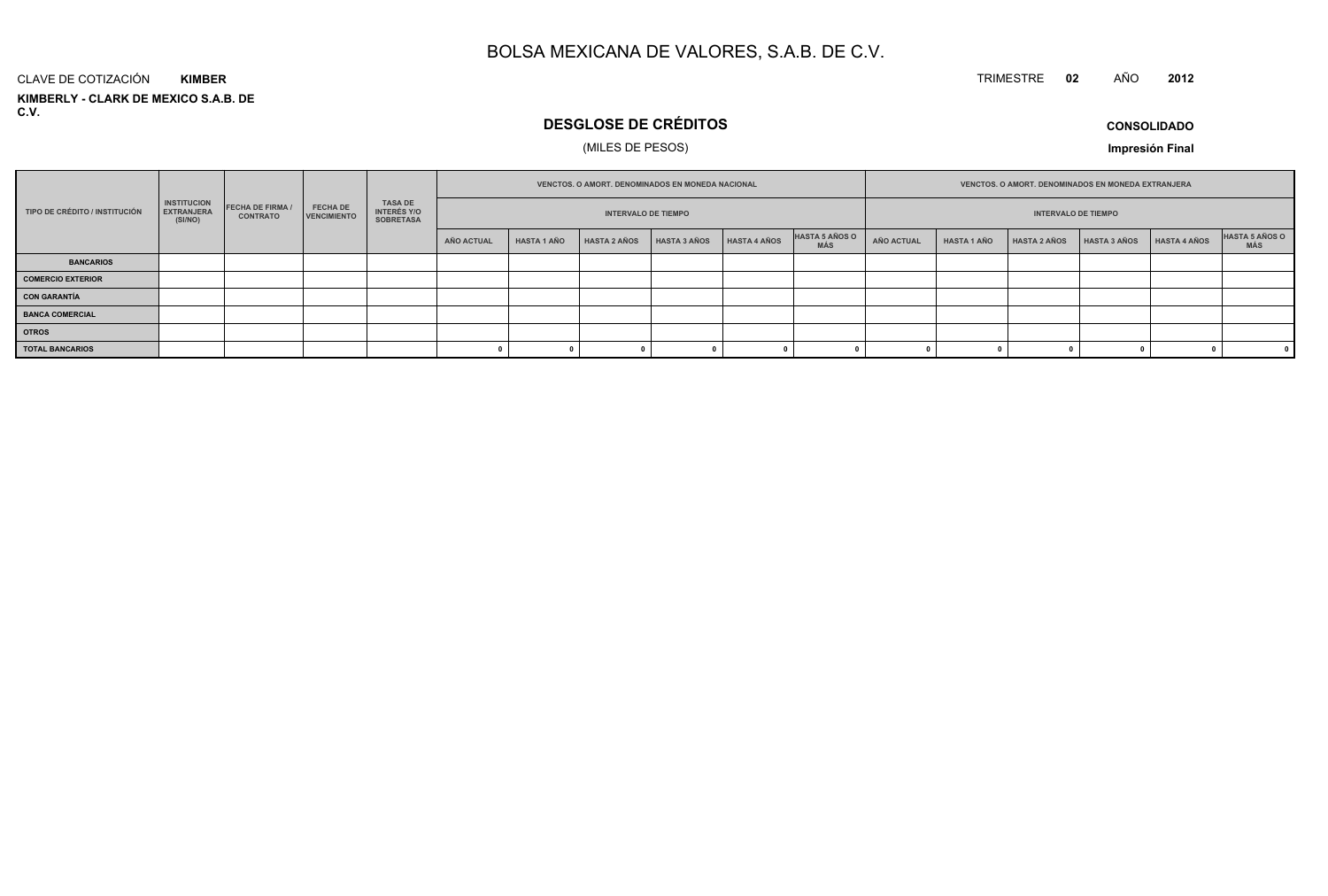#### CLAVE DE COTIZACIÓN**KIMBER**

**KIMBERLY - CLARK DE MEXICO S.A.B. DE C.V.**

### **DESGLOSE DE CRÉDITOS**

#### (MILES DE PESOS)

|                                                     |                                                    |                                            |                                       |                                                          | <b>VENCTOS, O AMORT, DENOMINADOS EN MONEDA NACIONAL</b><br><b>VENCTOS, O AMORT, DENOMINADOS EN MONEDA EXTRANJERA</b> |                                                          |                     |                     |                     |                              |            |                    |                     |                     |                     |                              |
|-----------------------------------------------------|----------------------------------------------------|--------------------------------------------|---------------------------------------|----------------------------------------------------------|----------------------------------------------------------------------------------------------------------------------|----------------------------------------------------------|---------------------|---------------------|---------------------|------------------------------|------------|--------------------|---------------------|---------------------|---------------------|------------------------------|
| TIPO DE CRÉDITO / INSTITUCIÓN                       | <b>INSTITUCION</b><br><b>EXTRANJERA</b><br>(SI/NO) | <b>FECHA DE FIRMA /</b><br><b>CONTRATO</b> | <b>FECHA DE</b><br><b>VENCIMIENTO</b> | <b>TASA DE</b><br><b>INTERÉS Y/O</b><br><b>SOBRETASA</b> |                                                                                                                      | <b>INTERVALO DE TIEMPO</b><br><b>INTERVALO DE TIEMPO</b> |                     |                     |                     |                              |            |                    |                     |                     |                     |                              |
|                                                     |                                                    |                                            |                                       |                                                          | AÑO ACTUAL                                                                                                           | <b>HASTA 1 AÑO</b>                                       | <b>HASTA 2 AÑOS</b> | <b>HASTA 3 AÑOS</b> | <b>HASTA 4 AÑOS</b> | <b>HASTA 5 AÑOS O</b><br>MÁS | AÑO ACTUAL | <b>HASTA 1 AÑO</b> | <b>HASTA 2 AÑOS</b> | <b>HASTA 3 AÑOS</b> | <b>HASTA 4 AÑOS</b> | <b>HASTA 5 AÑOS C</b><br>MÁS |
| <b>BURSÁTILES</b>                                   |                                                    |                                            |                                       |                                                          |                                                                                                                      |                                                          |                     |                     |                     |                              |            |                    |                     |                     |                     |                              |
| <b>LISTADAS EN BOLSA (MÉXICO Y/O</b><br>EXTRANJERO) |                                                    |                                            |                                       |                                                          |                                                                                                                      |                                                          |                     |                     |                     |                              |            |                    |                     |                     |                     |                              |
| <b>QUIROGRAFARIOS</b>                               |                                                    |                                            |                                       |                                                          |                                                                                                                      |                                                          |                     |                     |                     |                              |            |                    |                     |                     |                     |                              |
| <b>CERTIFICADOS BURSATILES</b>                      | <b>NO</b>                                          | 18/06/2003                                 | 05/06/2013                            | 8.95                                                     |                                                                                                                      | 1,250,000                                                | $\cap$              |                     | $\Omega$            |                              |            |                    |                     |                     |                     |                              |
| <b>CERTIFICADOS BURSATILES</b>                      | <b>NO</b>                                          | 05/07/2007                                 | 26/06/2017                            | 4.65                                                     | $\Omega$                                                                                                             |                                                          | $\bigcap$           |                     | $\Omega$            | 2,500,000                    |            |                    |                     |                     |                     |                              |
| <b>CERTIFICADOS BURSATILES</b>                      | NO.                                                | 30/03/2009                                 | 22/03/2016                            | 9.98                                                     | $\Omega$                                                                                                             |                                                          |                     |                     | 800,000             |                              |            |                    |                     |                     |                     |                              |
| CERTIFICADOS BURSATILES                             | <b>NO</b>                                          | 06/10/2009                                 | 02/10/2014                            | 5.72                                                     |                                                                                                                      |                                                          |                     | 2,300,000           | $\Omega$            |                              |            |                    |                     |                     |                     |                              |
| <b>CERTIFICADOS BURSATILES</b>                      | <b>NO</b>                                          | 06/10/2009                                 | 26/09/2019                            | 9.65                                                     | $\sqrt{ }$                                                                                                           |                                                          |                     |                     | $\Omega$            | 400,000                      |            |                    |                     |                     |                     |                              |
| CERTIFICADOS BURSATILES                             | <b>NO</b>                                          | 11/11/2010                                 | 05/11/2015                            | 5.07                                                     |                                                                                                                      |                                                          |                     |                     | 1,500,000           | - 0                          |            |                    |                     |                     |                     |                              |
| <b>CERTIFICADOS BURSATILES</b>                      | <b>NO</b>                                          | 11/11/2010                                 | 29/10/2020                            | 7.17                                                     | $\Omega$                                                                                                             | $\Omega$                                                 | $\cap$              |                     | $^{\circ}$          | 2,500,000                    |            |                    |                     |                     |                     |                              |
| <b>CON GARANTÍA</b>                                 |                                                    |                                            |                                       |                                                          |                                                                                                                      |                                                          |                     |                     |                     |                              |            |                    |                     |                     |                     |                              |
| <b>COLOCACIONES PRIVADAS</b>                        |                                                    |                                            |                                       |                                                          |                                                                                                                      |                                                          |                     |                     |                     |                              |            |                    |                     |                     |                     |                              |
| <b>QUIROGRAFARIOS</b>                               |                                                    |                                            |                                       |                                                          |                                                                                                                      |                                                          |                     |                     |                     |                              |            |                    |                     |                     |                     |                              |
| <b>CON GARANTÍA</b>                                 |                                                    |                                            |                                       |                                                          |                                                                                                                      |                                                          |                     |                     |                     |                              |            |                    |                     |                     |                     |                              |
| <b>TOTAL BURSÁTILES</b>                             |                                                    |                                            |                                       |                                                          |                                                                                                                      | 1,250,000                                                |                     | 2,300,000           | 2,300,000           | 5,400,000                    |            |                    |                     |                     |                     |                              |

**CONSOLIDADO**

**Impresión Final**

### TRIMESTRE **<sup>02</sup>** AÑO **<sup>2012</sup>**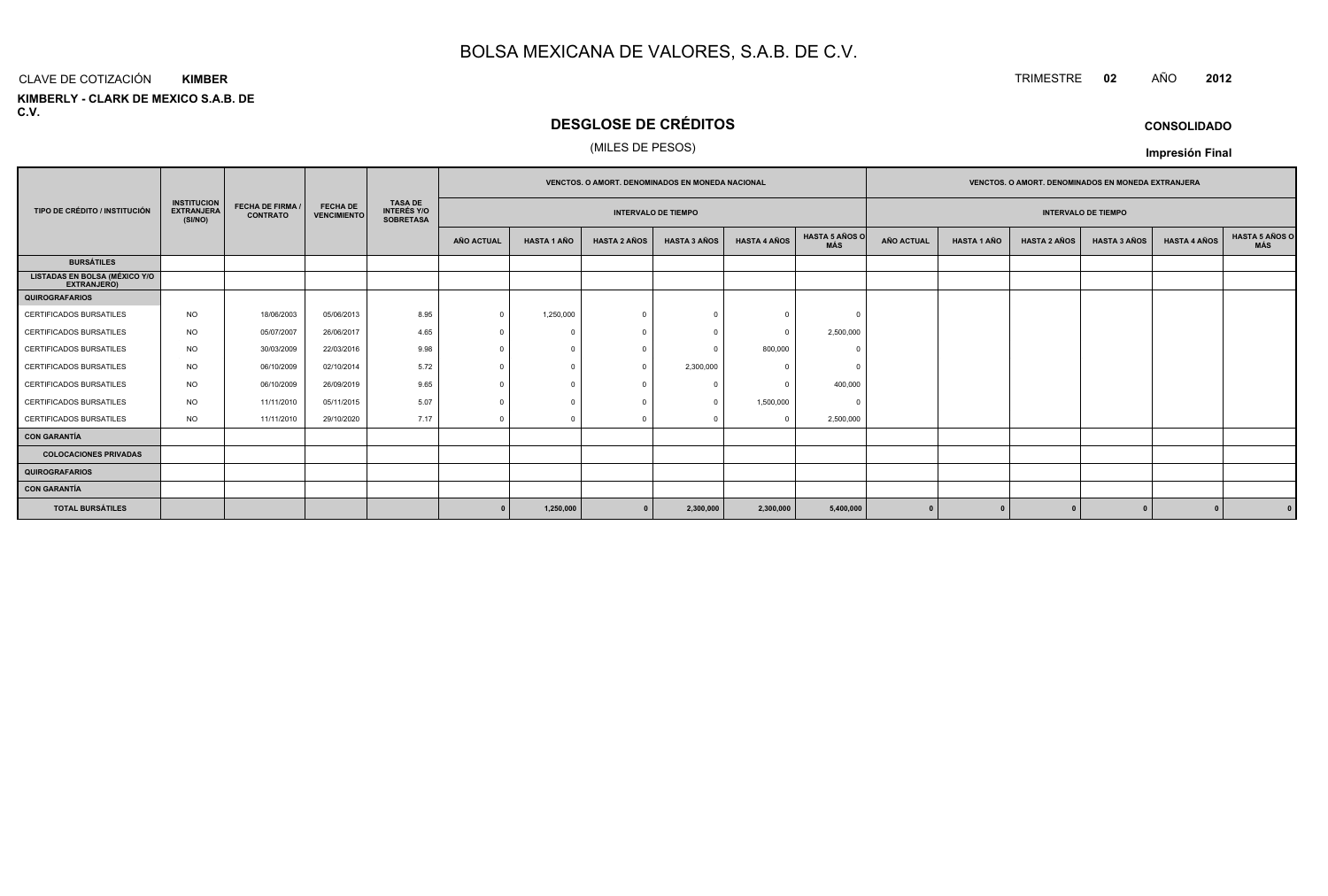#### CLAVE DE COTIZACIÓN**KIMBER**

 **KIMBERLY - CLARK DE MEXICO S.A.B. DEC.V.**

### **DESGLOSE DE CRÉDITOS**

#### (MILES DE PESOS)

|                                                                                       |                                                    |                              | <b>FECHA DE</b><br><b>VENCIMIENTO</b> |                            | <b>VENCTOS, O AMORT, DENOMINADOS EN MONEDA NACIONAL</b> |                     |                     |                     | <b>VENCTOS, O AMORT, DENOMINADOS EN MONEDA EXTRANJERA</b> |                   |                    |                     |                     |                     |                         |
|---------------------------------------------------------------------------------------|----------------------------------------------------|------------------------------|---------------------------------------|----------------------------|---------------------------------------------------------|---------------------|---------------------|---------------------|-----------------------------------------------------------|-------------------|--------------------|---------------------|---------------------|---------------------|-------------------------|
| TIPO DE CRÉDITO / INSTITUCIÓN                                                         | <b>INSTITUCION</b><br><b>EXTRANJERA</b><br>(SI/NO) | <b>FECHA</b><br>CONCERTACIÓN |                                       | <b>INTERVALO DE TIEMPO</b> |                                                         |                     |                     |                     | <b>INTERVALO DE TIEMPO</b>                                |                   |                    |                     |                     |                     |                         |
|                                                                                       |                                                    |                              |                                       | AÑO ACTUAL                 | <b>HASTA 1 AÑO</b>                                      | <b>HASTA 2 AÑOS</b> | <b>HASTA 3 AÑOS</b> | <b>HASTA 4 AÑOS</b> | <b>HASTA 5 AÑOS O</b><br>MÁS                              | <b>AÑO ACTUAL</b> | <b>HASTA 1 AÑO</b> | <b>HASTA 2 AÑOS</b> | <b>HASTA 3 AÑOS</b> | <b>HASTA 4 AÑOS</b> | HASTA 5 AÑOS O          |
| OTROS PASIVOS CIRCULANTES Y<br>NO CIRCULANTES CON COSTO                               |                                                    |                              |                                       |                            |                                                         |                     |                     |                     |                                                           |                   |                    |                     |                     |                     |                         |
|                                                                                       | <b>NO</b>                                          |                              |                                       | $\overline{\mathbf{0}}$    | $\Omega$                                                | $\overline{0}$      | $\Omega$            | $\circ$             | $\Omega$                                                  |                   |                    |                     |                     |                     |                         |
| <b>TOTAL OTROS PASIVOS</b><br><b>CIRCULANTES Y NO CIRCULANTES</b><br><b>CON COSTO</b> |                                                    |                              |                                       | $\Omega$                   | $\Omega$                                                | $\Omega$            | $\Omega$            | $\Omega$            | $\Omega$                                                  | $\Omega$          | $\Omega$           | $\Omega$            | $\mathbf 0$         | $\Omega$            |                         |
|                                                                                       |                                                    |                              |                                       |                            |                                                         |                     |                     |                     |                                                           |                   |                    |                     |                     |                     |                         |
| <b>PROVEEDORES</b>                                                                    |                                                    |                              |                                       |                            |                                                         |                     |                     |                     |                                                           |                   |                    |                     |                     |                     |                         |
| <b>VARIOS</b>                                                                         | <b>NO</b>                                          | 01/06/2012                   |                                       | $\Omega$                   | 1,210,731                                               |                     |                     |                     |                                                           |                   |                    |                     |                     |                     |                         |
| VARIOS                                                                                | <b>NO</b>                                          | 01/06/2012                   |                                       |                            |                                                         |                     |                     |                     |                                                           | $\circ$           | 1,756,765          |                     |                     |                     |                         |
| <b>TOTAL PROVEEDORES</b>                                                              |                                                    |                              |                                       | $\overline{0}$             | 1,210,731                                               |                     |                     |                     |                                                           | $\Omega$          | 1,756,765          |                     |                     |                     |                         |
| OTROS PASIVOS CIRCULANTES Y<br><b>NO CIRCULANTES</b>                                  |                                                    |                              |                                       |                            |                                                         |                     |                     |                     |                                                           |                   |                    |                     |                     |                     |                         |
| <b>VARIOS</b>                                                                         | <b>NO</b>                                          |                              |                                       | $\Omega$                   | 4,419,330                                               | $\overline{0}$      | $\Omega$            | $\Omega$            | 0                                                         |                   |                    |                     |                     |                     |                         |
| <b>BANAMEX S.A.</b>                                                                   | <b>NO</b>                                          |                              |                                       | $\Omega$                   |                                                         | $\Omega$            | $\bigcap$           | $\Omega$            | 196,983                                                   |                   |                    |                     |                     |                     |                         |
| <b>VARIOS</b>                                                                         | <b>NO</b>                                          |                              |                                       | $\Omega$                   | $\Omega$                                                | $\Omega$            | $\Omega$            | $\Omega$            | 232,906                                                   |                   |                    |                     |                     |                     |                         |
| VARIOS                                                                                | <b>NO</b>                                          |                              |                                       |                            |                                                         |                     |                     |                     |                                                           | $\Omega$          | 13,517             | $\Omega$            | $\overline{0}$      | $^{\circ}$          | $\overline{\mathbf{0}}$ |
| <b>TOTAL OTROS PASIVOS</b><br><b>CIRCULANTES Y NO CIRCULANTES</b>                     |                                                    |                              |                                       | $\Omega$                   | 4,419,330                                               | $\circ$             | $\Omega$            | $\Omega$            | 429,889                                                   | $\Omega$          | 13,517             | $\Omega$            | $\circ$             | $\Omega$            |                         |
|                                                                                       |                                                    |                              |                                       |                            |                                                         |                     |                     |                     |                                                           |                   |                    |                     |                     |                     |                         |
| <b>TOTAL GENERAL</b>                                                                  |                                                    |                              |                                       | - 0                        | 6,880,061                                               | $\mathbf{0}$        | 2,300,000           | 2,300,000           | 5,829,889                                                 | $\mathbf{0}$      | 1,770,282          | $\mathbf{0}$        | $\mathbf{0}$        |                     |                         |

**OBSERVACIONES**

### TRIMESTRE **<sup>02</sup>** AÑO **<sup>2012</sup>**

**Impresión Final**

**CONSOLIDADO**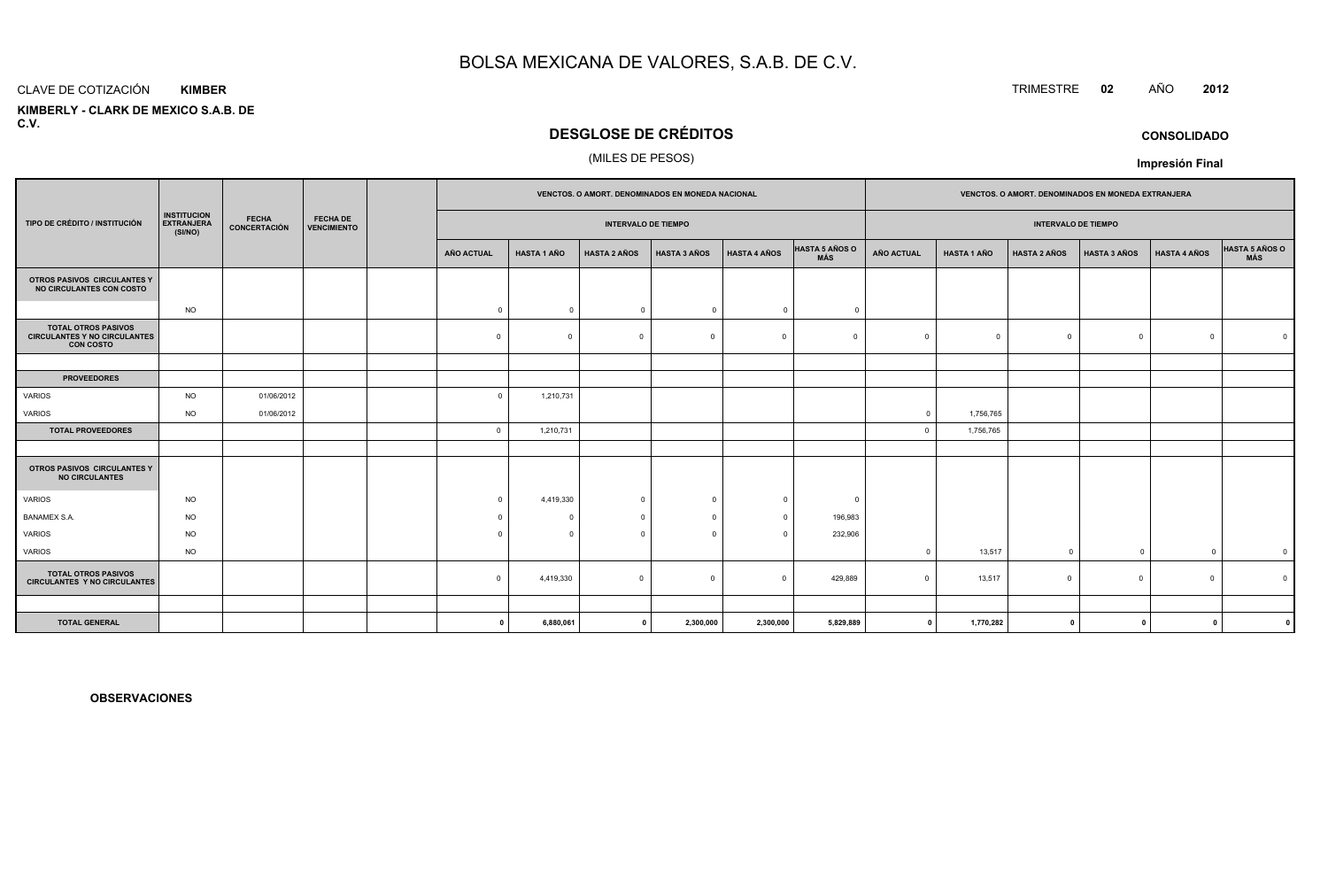#### CLAVE DE COTIZACIÓN: **KIMBER KIMBERLY - CLARK DE MEXICO S.A.B. DE C.V.**

#### **POSICIÓN MONETARIA EN MONEDA EXTRANJERA**

#### **CONSOLIDADO**

#### **(MILES DE PESOS)**

#### **Impresión Final**

| POSICIÓN EN MONEDA EXTRANJERA | <b>DÓLARES</b>   |                       | <b>OTRAS MONEDAS</b> | <b>TOTAL MILES DE</b> |              |
|-------------------------------|------------------|-----------------------|----------------------|-----------------------|--------------|
| (MILES DE PESOS)              | MILES DE DÓLARES | <b>MILES DE PESOS</b> | MILES DE DÓLARES     | <b>MILES DE PESOS</b> | <b>PESOS</b> |
| <b>ACTIVO MONETARIO</b>       | 86,414           | 1,155,355             | $\mathbf 0$          | 0                     | 1,155,355    |
| <b>CIRCULANTE</b>             | 86,414           | 1,155,355             | 0                    | 0                     | 1,155,355    |
| NO CIRCULANTE                 | 0                | 0                     | $\mathbf 0$          | 0                     | 0            |
| <b>PASIVO</b>                 | 132,407          | 1,770,282             | 0                    | 0                     | 1,770,282    |
| <b>CIRCULANTE</b>             | 132,407          | 1,770,282             | 0                    | 0                     | 1,770,282    |
| NO CIRCULANTE                 | $\mathbf{0}$     | 0                     | 0                    | $\mathbf{0}$          | 0            |
| <b>SALDO NETO</b>             | $-45,993$        | $-614,927$            | 0                    | 0                     | $-614,927$   |

#### **OBSERVACIONES**

EL TIPO DE CAMBIO UTILIZADO PARA LA CONVERSION DE LOS DOLARES ES DE 13.37 PESOS POR DOLAR

TRIMESTRE: **02** AÑO: **2012**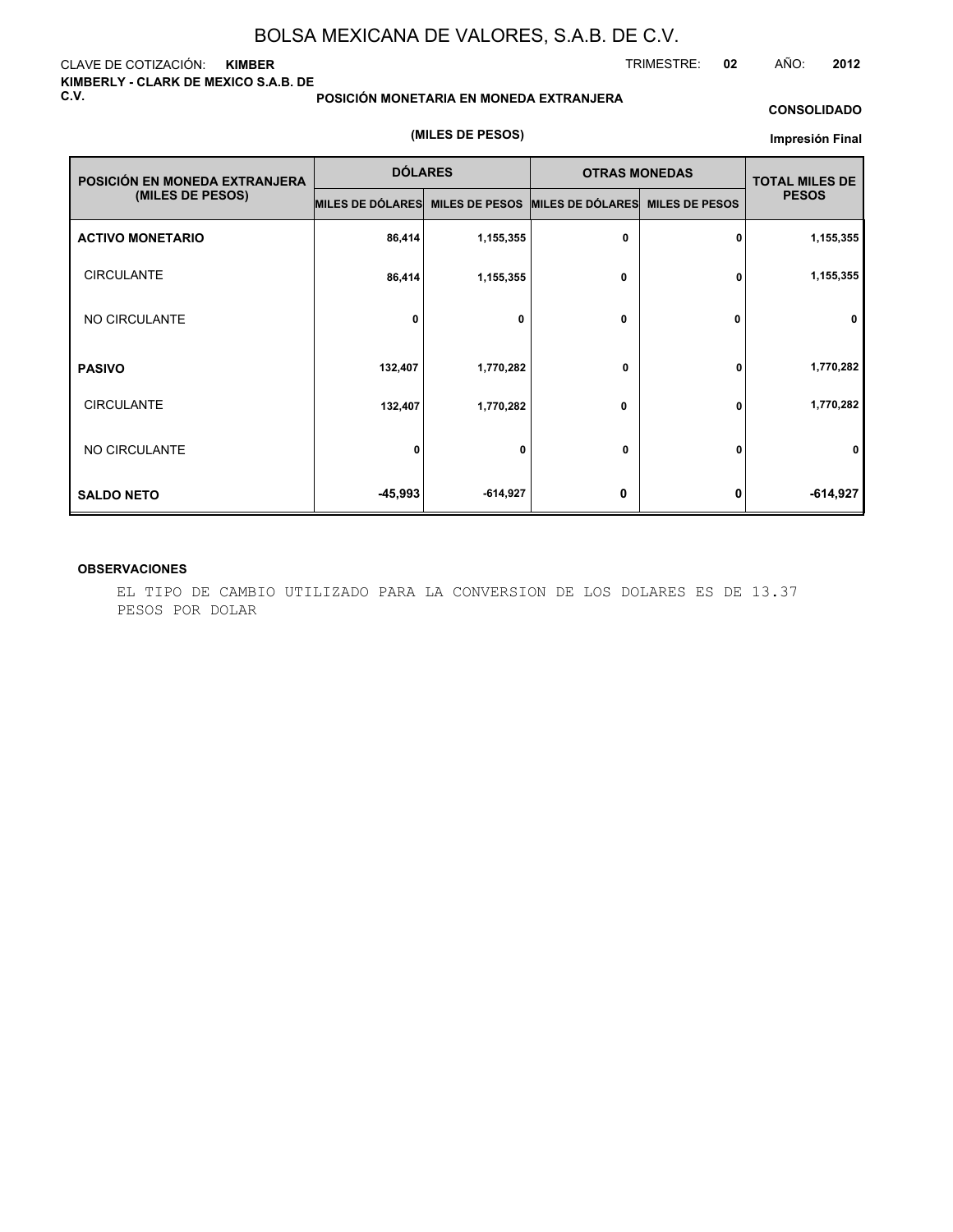| CLAVE DE COTIZACIÓN:                         | <b>KIMBER</b> |                              | TRIMESTRE: | 02 | AÑO:   | 2012                                         |
|----------------------------------------------|---------------|------------------------------|------------|----|--------|----------------------------------------------|
| KIMBERLY - CLARK DE MEXICO S.A.B. DE<br>C.V. |               | <b>INSTRUMENTOS DE DEUDA</b> |            |    | PAGINA | 1/2<br><b>CONSOLIDADO</b><br>Impresión Final |

#### **LIMITACIONES FINANCIERAS SEGÚN CONTRATO, ESCRITURAS DE LA EMISION Y/O TITULO**

LAS OBLIGACIONES DE LOS CERTIFICADOS BURSÁTILES, SON DE HACER Y NO HACER; QUE NO INCLUYEN RESTRICCIONES FINANCIERAS.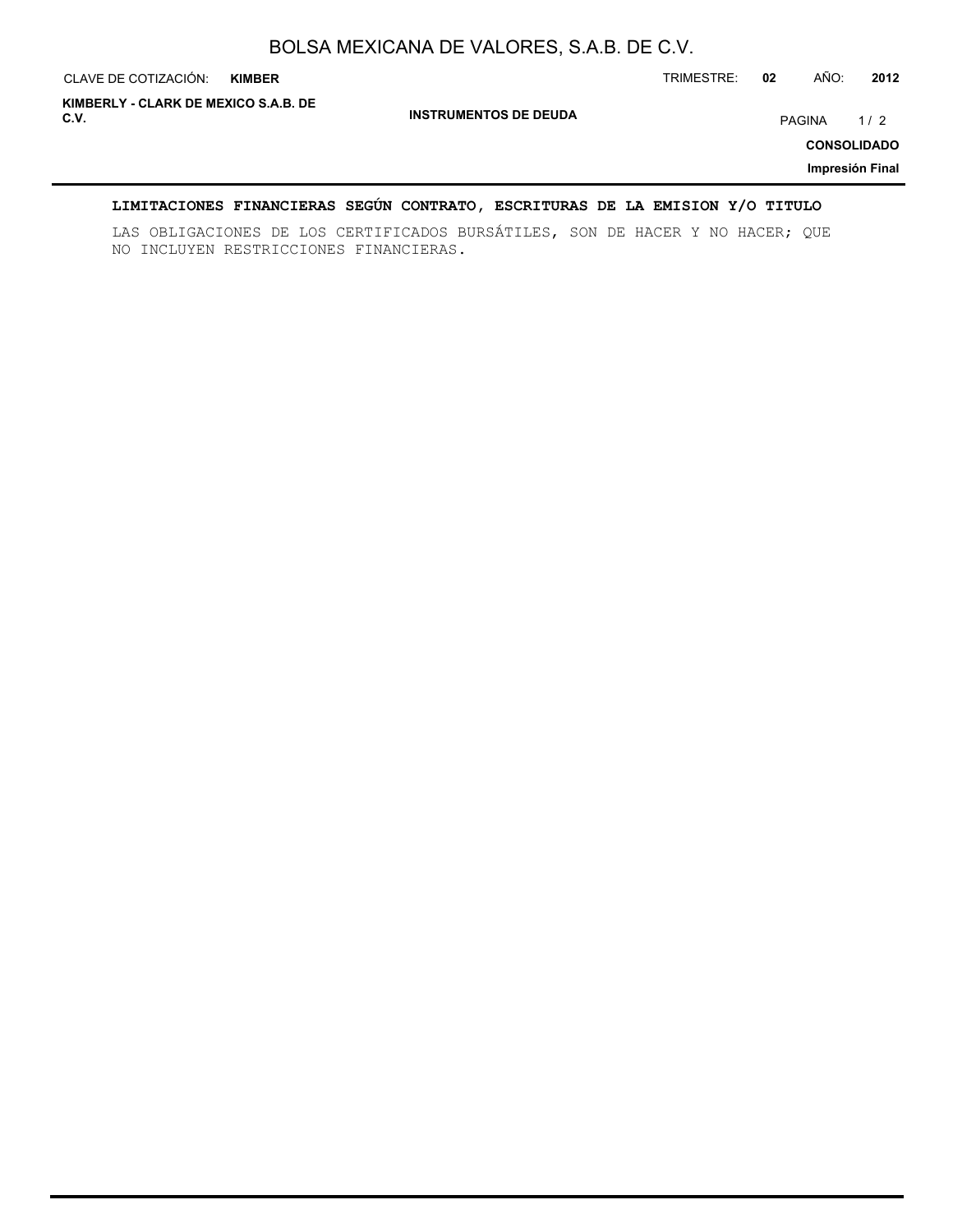| CLAVE DE COTIZACIÓN:                         | <b>KIMBER</b> |                              | TRIMESTRE: | 02     | AÑO: | 2012                                         |
|----------------------------------------------|---------------|------------------------------|------------|--------|------|----------------------------------------------|
| KIMBERLY - CLARK DE MEXICO S.A.B. DE<br>C.V. |               | <b>INSTRUMENTOS DE DEUDA</b> |            | PAGINA |      | 2/2<br><b>CONSOLIDADO</b><br>Impresión Final |
|                                              |               |                              |            |        |      |                                              |

**SITUACIÓN ACTUAL DE LAS LIMITACIONES FINANCIERAS**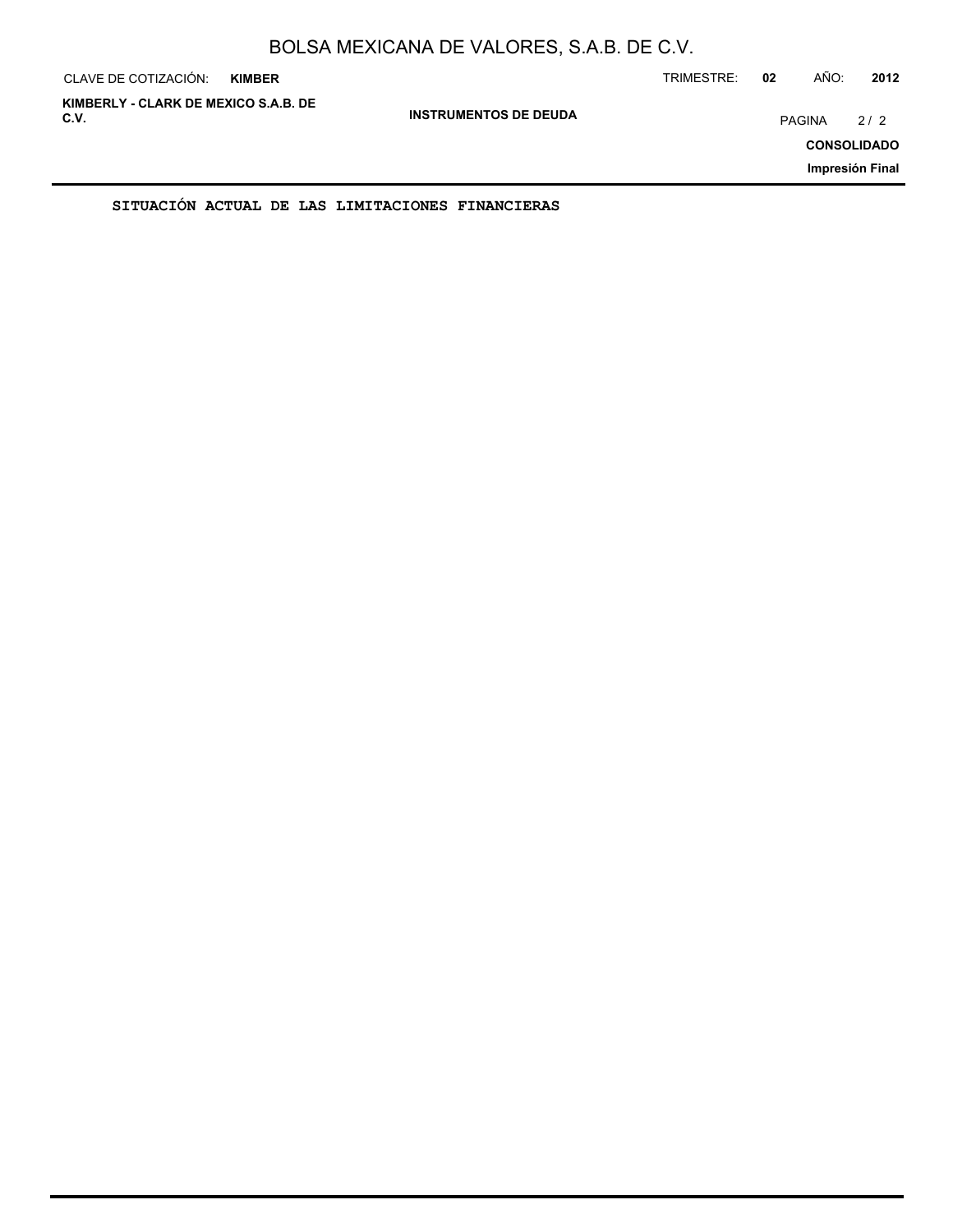CLAVE DE COTIZACIÓN TRIMESTRE **02** AÑO **2012 KIMBER**

**KIMBERLY - CLARK DE MEXICO S.A.B. DE C.V.**

### **DISTRIBUCIÓN DE INGRESOS POR PRODUCTO**

**INGRESOS TOTALES (MILES DE PESOS)**

**CONSOLIDADO**

**Impresión Final**

| <b>PRINCIPALES PRODUCTOS O LINEA</b>      | <b>VENTAS</b>  |                | $%$ DE<br><b>PARTICIPACION EN</b> | <b>PRINCIPALES</b> |                 |  |  |  |  |  |  |
|-------------------------------------------|----------------|----------------|-----------------------------------|--------------------|-----------------|--|--|--|--|--|--|
| <b>DE PRODUCTOS</b>                       | <b>VOLUMEN</b> | <b>IMPORTE</b> | <b>EL MERCADO</b>                 | <b>MARCAS</b>      | <b>CLIENTES</b> |  |  |  |  |  |  |
| <b>INGRESOS NACIONALES</b>                |                |                |                                   |                    |                 |  |  |  |  |  |  |
| PROD. AL CONSUMIDOR                       | 0              | 13,643,533     | 0.00                              |                    |                 |  |  |  |  |  |  |
| INGRESOS POR EXPORTACIÓN                  |                |                |                                   |                    |                 |  |  |  |  |  |  |
| <b>INFORMACION TOTAL</b>                  | 0              | 786,339        | 0.00                              |                    |                 |  |  |  |  |  |  |
| INGRESOS DE SUBSIDIARIAS EN EL EXTRANJERO |                |                |                                   |                    |                 |  |  |  |  |  |  |
| <b>INFORMACION TOTAL</b>                  | 0<br>$\Omega$  |                | 0.00                              |                    |                 |  |  |  |  |  |  |
| <b>TOTAL</b>                              | 0              | 14,429,872     |                                   |                    |                 |  |  |  |  |  |  |

**OBSERVACIONES**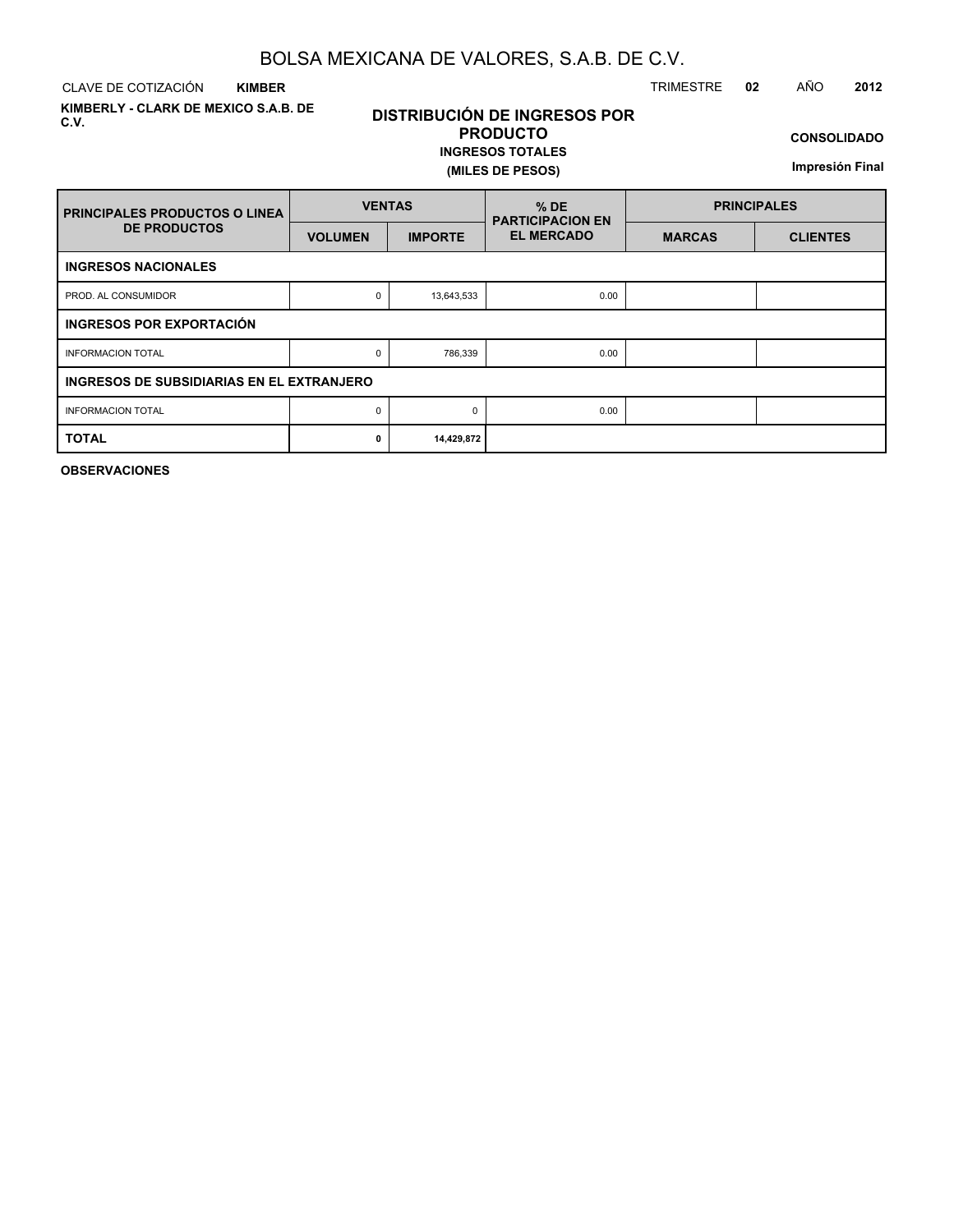**KIMBERLY - CLARK DE MEXICO S.A.B. DE C.V.**CLAVE DE COTIZACIÓN**KIMBER**

### **INTEGRACIÓN DEL CAPITAL SOCIALPAGADO**

#### **CARACTERISTICAS DE LAS ACCIONES**

**CONSOLIDADO**

**Impresión Final**

| <b>SERIES</b> | VALOR NOMINAL(\$) VIGENTE | <b>CUPÓN</b> |                     | <b>NUMERO DE ACCIONES</b> | <b>CAPITAL SOCIAL</b> |                          |             |                 |
|---------------|---------------------------|--------------|---------------------|---------------------------|-----------------------|--------------------------|-------------|-----------------|
|               |                           |              | <b>PORCIÓN FIJA</b> | <b>PORCIÓN VARIABLE  </b> | <b>MEXICANOS</b>      | <b>LIBRE SUSCRIPCIÓN</b> | <b>FIJO</b> | <b>VARIABLE</b> |
| ١A            | 0.00000                   | 34           | 1,639,850,727       |                           | 1,639,850,727         | 0                        | 4,466       | 0               |
| lв            | 0.00000                   | 34           | 1,513,008,920       |                           | 0                     | 1,513,008,920            | 4,135       | 0               |
| <b>TOTAL</b>  |                           |              | 3,152,859,647       |                           | 1,639,850,727         | 1,513,008,920            | 8,601       | $\Omega$        |

**TOTAL DE ACCIONES QUE REPRESENTAN EL CAPITAL SOCIAL PAGADO A LA FECHA DE ENVIO DE LA INFORMACIÓN:**

3,152,859,647

TRIMESTRE

**OBSERVACIONES**

 **<sup>02</sup>** AÑO**<sup>2012</sup>**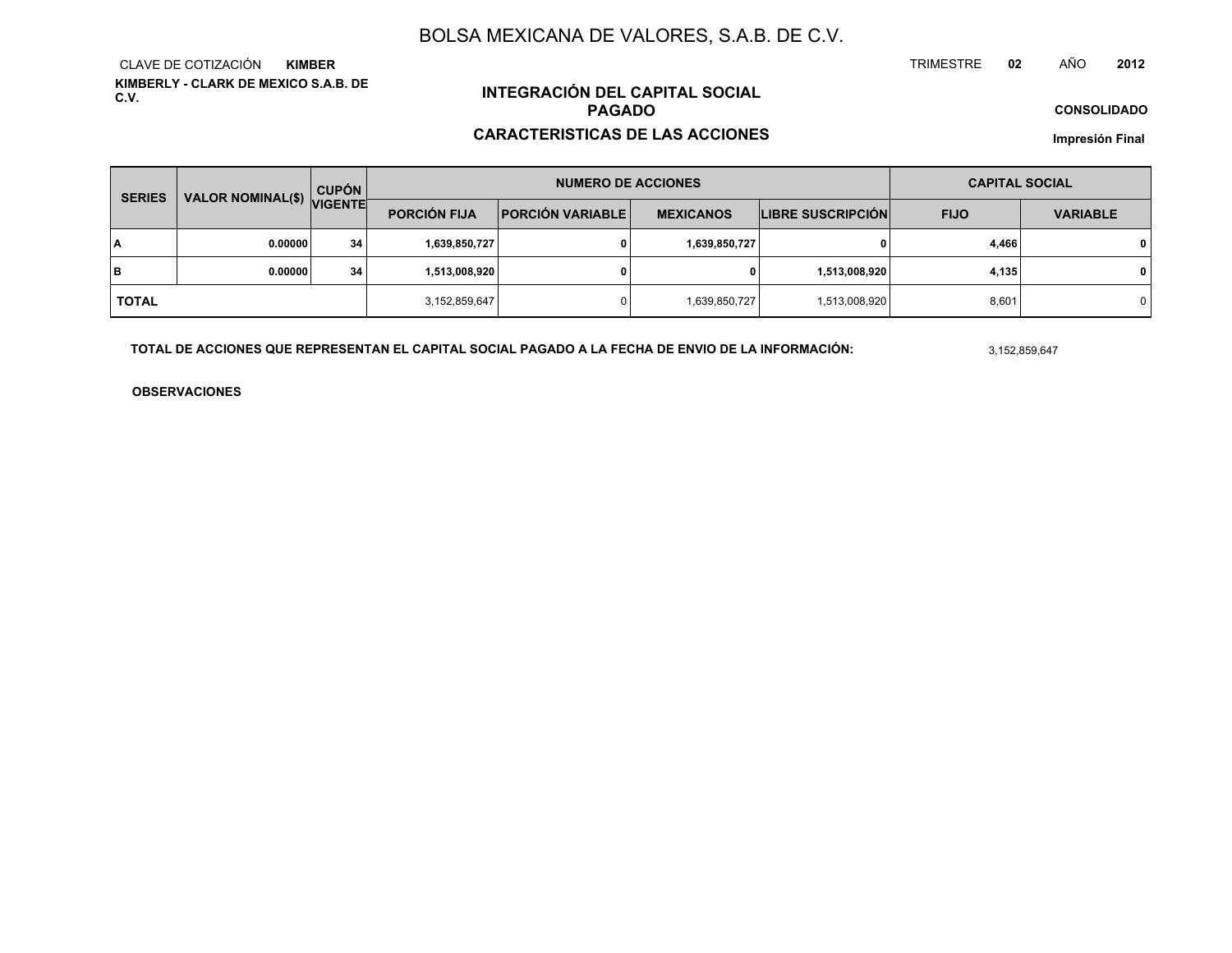CLAVE DE COTIZACIÓN: **KIMBER**

**KIMBERLY - CLARK DE MEXICO S.A.B. DE C.V.** *A* **PAGINA <b>***11* **<b>4 PAGINA** *4 PAGINA <i>4 PAGINA 4 PAGINA 4 PAGINA <i>4 PAGINA*

**INSTRUMENTOS FINANCIEROS DERIVADOS**

TRIMESTRE: **02** AÑO: **2012**

 $1/4$ 

**CONSOLIDADO**

**Impresión Final**

INFORMACIÓN CUALITATIVA =======================

KIMBER MANTIENE LA POLÍTICA DE QUE EL USO DE DERIVADOS OBEDEZCA EXCLUSIVAMENTE A FINES DE COBERTURA. LA EMPRESA CUENTA CON PROCEDIMIENTOS INTERNOS Y CONTROLES QUE VERIFICAN QUE DICHOS INSTRUMENTOS FINANCIEROS CUMPLAN CON ESE FIN.

EL PROCEDIMIENTO QUE SIGUE LA COMPAÑÍA PARA LA CONTRATACIÓN DE UN INSTRUMENTO FINANCIERO DERIVADO ES EL SIGUIENTE:

EL TESORERO DE LA COMPAÑÍA REALIZA UN ANÁLISIS DE LOS RIESGOS (VALOR EN RIESGO), LIQUIDEZ Y ALTERNATIVAS DE COBERTURA QUE EXISTEN EN EL MERCADO Y QUE HAN SIDO EXPUESTOS POR LAS DISTINTAS INSTITUCIONES FINANCIERAS CON LAS QUE LA EMPRESA TRABAJA. EL TESORERO LE PRESENTA DICHO ESTUDIO Y SU RECOMENDACIÓN AL DIRECTOR DE FINANZAS EL CUAL ANALIZA Y POSTERIORMENTE SOMETE A CONSIDERACIÓN DEL DIRECTOR GENERAL UNA RECOMENDACIÓN. FINALMENTE, TAL RECOMENDACIÓN ES PRESENTADA AL PRESIDENTE DEL CONSEJO QUIEN DA LA APROBACIÓN O NEGATIVA SOBRE LA CONTRATACIÓN DEL INSTRUMENTO FINANCIERO DERIVADO EN CUESTIÓN.

CUANDO UN DERIVADO HA SIDO CONTRATADO, EL ESQUEMA DE COBERTURA A QUE SE REFIERE, SE PRESENTA AL COMITÉ DE AUDITORÍA INTEGRADO POR CONSEJEROS INDEPENDIENTES Y FINALMENTE SE EXPONE AL CONSEJO DE ADMINISTRACIÓN EN LA SESIÓN INMEDIATA SIGUIENTE, CON EL FIN DE MANTENER DEBIDAMENTE INFORMADOS A LOS CONSEJEROS.

RIESGOS SUJETOS DE COBERTURA ============================

DENTRO DE LA ESTRUCTURA DE COSTOS DE LA COMPAÑÍA, LAS PULPAS Y CELULOSAS, ASÍ COMO EL GAS NATURAL TIENEN UN PAPEL IMPORTANTE; ESTOS DOS COMPONENTES DEL COSTO PUEDEN FUNCIONAR COMO SUBYACENTES EN LA CONTRATACIÓN DE ALGÚN INSTRUMENTO FINANCIERO DERIVADO QUE DÉ CERTIDUMBRE A LA ADMINISTRACIÓN DE LA COMPAÑÍA SOBRE SU VALOR FUTURO. AL 30 DE JUNIO DE 2012, LA COMPAÑÍA NO CUENTA CON NINGÚN DERIVADO DE COBERTURA SOBRE ESTOS INSUMOS NI SOBRE NINGÚN OTRO COMPONENTE DEL COSTO DE PRODUCCIÓN.

UNA PARTE IMPORTANTE DEL COSTO DE PRODUCCIÓN ESTÁ DENOMINADA EN DÓLARES AMERICANOS. EN EL PASADO LA EMPRESA REALIZÓ OPERACIONES DE COBERTURA SOBRE ESTA DIVISA CON EL FIN DE CUBRIR LA EXPOSICIÓN A FLUCTUACIONES CAMBIARIAS. AL 30 DE JUNIO DE 2012, LA EMPRESA NO CUENTA CON NINGÚN DERIVADO SOBRE EL TIPO DE CAMBIO.

EL 100% DE LA DEUDA DE KIMBER ESTÁ DENOMINADA EN PESOS BAJO LA MODALIDAD DE CERTIFICADOS BURSÁTILES DE LARGO PLAZO CON TASAS FIJAS Y VARIABLES. LA ADMINISTRACIÓN DE LA COMPAÑÍA SE HA PREOCUPADO POR REDUCIR LA EXPOSICIÓN EN VARIACIONES DE TASAS DE INTERÉS SOBRE DICHOS CERTIFICADOS BURSÁTILES BUSCANDO UN EQUILIBRIO ENTRE TASAS. CUANDO EN EL MERCADO MEXICANO SE HAN GENERADO OPORTUNIDADES PARA MANTENER DICHO BALANCE, LA EMPRESA HA RECURRIDO A INSTRUMENTOS FINANCIEROS DERIVADOS PARA LOGRAR DICHO FIN.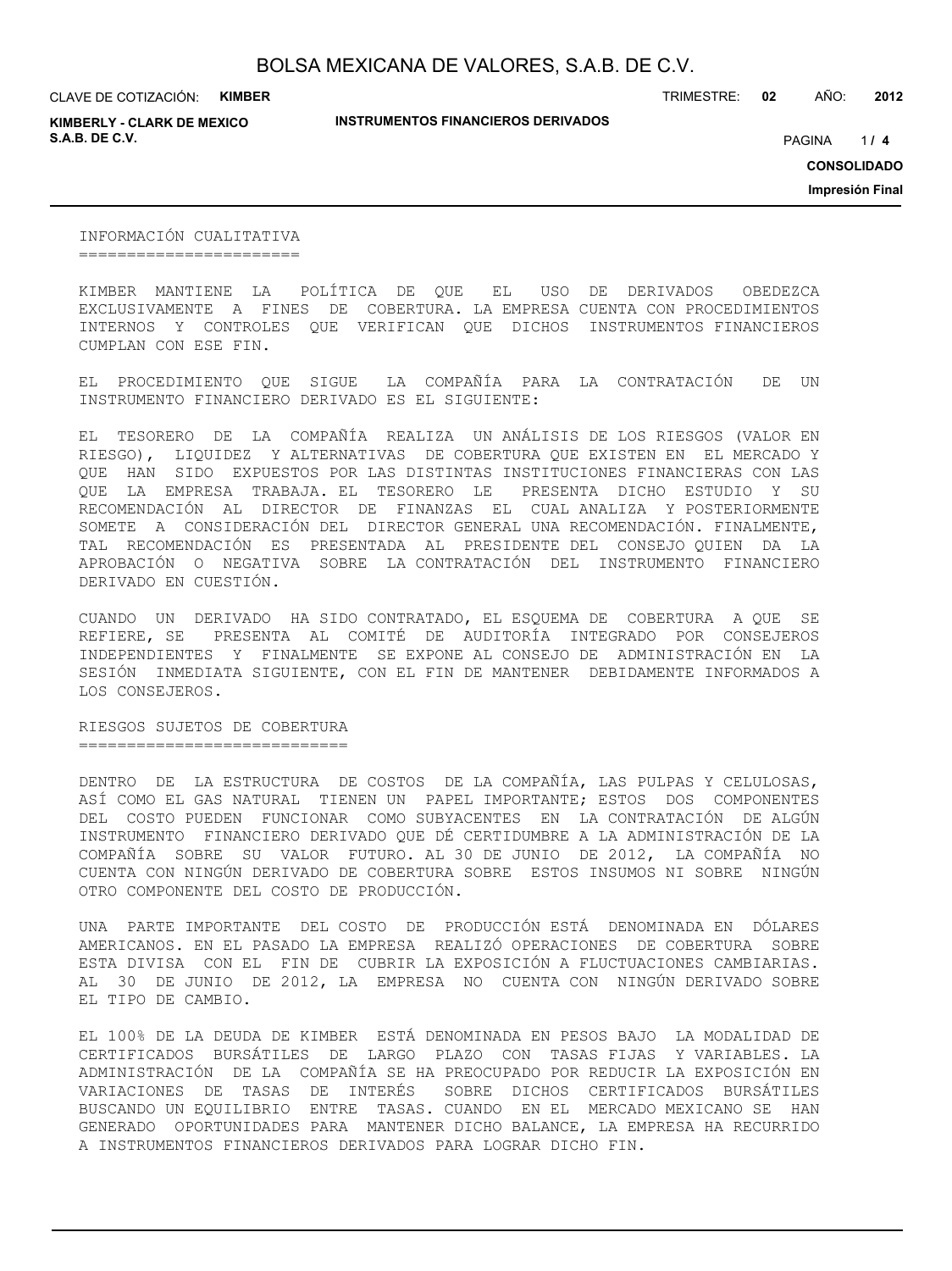CLAVE DE COTIZACIÓN: **KIMBER**

**INSTRUMENTOS FINANCIEROS DERIVADOS**

TRIMESTRE: **02** AÑO: **2012**

**KIMBERLY - CLARK DE MEXICO S.A.B. DE C.V.** PAGINA **/ 4**

 $214$ 

**CONSOLIDADO**

**Impresión Final**

LA EMPRESA NO TIENE RESTRICCIONES SOBRE LOS MERCADOS DE NEGOCIACIÓN DONDE SE LLEVEN A CABO DICHOS INSTRUMENTOS FINANCIEROS DERIVADOS, ESTOS ESTARÁN EN FUNCIÓN DE LAS CARACTERÍSTICAS DEL DERIVADO.

KIMBER NO MANTIENE UNA POLÍTICA SOBRE LLAMADAS DE MARGEN NI COLATERALES, ESTAS SE DECIDEN DEPENDIENDO DEL INSTRUMENTO FINANCIERO DERIVADO QUE SE TRATE EN CUESTIÓN.

LOS PROCEDIMIENTOS INTERNOS SON AUDITADOS POR EL AUDITOR INTERNO DE LA COMPAÑÍA Y LAS CIFRAS REFLEJADAS EN LOS ESTADOS FINANCIEROS PRODUCTO DE LAS OPERACIONES CON INSTRUMENTOS FINANCIEROS DERIVADOS SON AUDITADAS POR EL DESPACHO DE AUDITORÍA EXTERNO CON EL QUE CUENTA LA COMPAÑÍA.

SWAP DE TASAS DE INTERÉS POR CRÉDITOS EN MONEDA NACIONAL ========================================================

AL 30 DE JUNIO DE 2012, KIMBER TIENE FINANCIAMIENTOS EN CERTIFICADOS BURSÁTILES POR \$11,250 MILLONES DE PESOS. DE DICHO TOTAL, \$6,300 ESTÁN CONTRATADOS A TASA VARIABLE.

CON LA FINALIDAD DE REDUCIR EL RIESGO EN LAS VARIACIONES EN TASAS DE INTERÉS EL 9 DE JULIO DE 2007 SE REALIZÓ CON EL BANCO NACIONAL DE MÉXICO, S.A. UN CONTRATO DE INTERCAMBIO DE TASAS DE INTERÉS POR UN MONTO DE \$1,500 MILLONES DE PESOS PARA CONVERTIR EL PERFIL DE PAGO DE INTERÉS VARIABLE A TASA FIJA DE 8.01% ANUAL Y CON VENCIMIENTOS MENSUALES. LA FECHA DE VENCIMIENTO DE ESTE CONTRATO ES EL 26 DE JUNIO DE 2017. ESTOS 1,500 MILLONES FORMAN PARTE DE UNA EMISIÓN DE CERTIFICADOS BURSÁTILES POR 2,500 MILLONES EMITIDOS EN 2007, LOS CUALES PAGAN INTERESES A TIIE – 10 PUNTOS BASE.

DEBIDO A QUE TANTO EL IMPORTE COMO LOS VENCIMIENTOS DEL CAPITAL Y LOS PAGOS DE INTERÉS SON IGUALES A LA PORCIÓN DEL CRÉDITO, SE DESIGNÓ A ESTE CONTRATO COMO INSTRUMENTO DE COBERTURA DE FLUJOS DE EFECTIVO. EL PORCENTAJE DE COBERTURA SOBRE LA PARTE DE DEUDA EN TASA VARIABLE ES DEL 24%.

KIMBER HA MANTENIDO LA POLÍTICA DE USAR A LA MISMA INSTITUCIÓN FINANCIERA CON LA QUE SE CONTRATA EL INSTRUMENTO FINANCIERO DERIVADO COMO AGENTE DE CÁLCULO O VALUADOR, EN ESE SENTIDO LA COMPAÑÍA RECIBE INFORMACIÓN MENSUAL SOBRE EL VALOR RAZONABLE DE DICHO INSTRUMENTO.

LA COMPAÑÍA CUENTA CON LÍNEAS DE CRÉDITO SUFICIENTES QUE REDUCEN LA POSIBILIDAD DE UNA LLAMADA DE MARGEN POR LA CONTRAPARTE, DE LA MISMA MANERA DICHAS LÍNEAS DE CRÉDITO PUEDEN FUNCIONAR COMO COLATERAL EN CASO DE SER NECESARIO. AL 30 DE JUNIO DE 2012, LA COMPAÑÍA NO HA OTORGADO GARANTÍA ALGUNA EN RELACIÓN AL INSTRUMENTO FINANCIERO DERIVADO.

LA COMPAÑÍA RECONOCE TODOS LOS ACTIVOS O PASIVOS QUE SURGEN DE LAS OPERACIONES CON INSTRUMENTOS FINANCIEROS DERIVADOS EN EL BALANCE GENERAL A VALOR RAZONABLE, INDEPENDIENTEMENTE DEL PROPÓSITO DE SU TENENCIA. EL VALOR RAZONABLE SE DETERMINA CON PRECIOS DE MERCADO RECONOCIDOS Y CON BASE EN TÉCNICAS DE VALUACIÓN ACEPTADAS EN EL ÁMBITO FINANCIERO.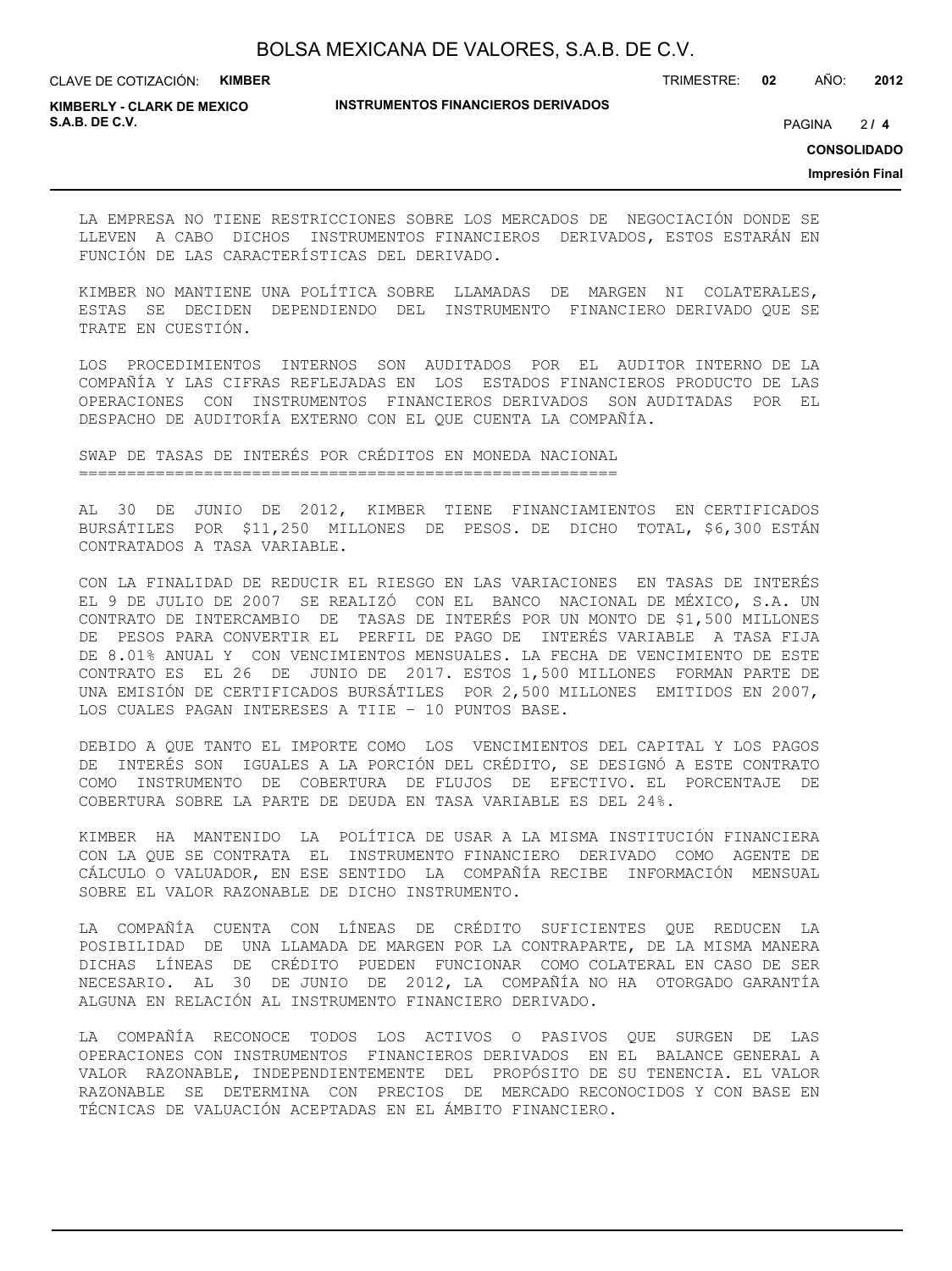CLAVE DE COTIZACIÓN: **KIMBER**

**INSTRUMENTOS FINANCIEROS DERIVADOS**

TRIMESTRE: **02** AÑO: **2012**

**KIMBERLY - CLARK DE MEXICO S.A.B. DE C.V.** PAGINA **/ 4**

 $3/4$ 

**CONSOLIDADO**

**Impresión Final**

INFORMACIÓN DE RIESGOS EN EL USO DE DERIVADOS E INFORMACIÓN CUANTITATIVA ========================================================================

LA COMPAÑÍA CUENTA CON RECURSOS PROPIOS Y LÍNEAS DE CRÉDITO NO COMPROMETIDAS CON DIVERSAS INSTITUCIONES FINANCIERAS LAS CUALES PUDIERA ACCESAR PARA ATENDER CUALQUIER NECESIDAD DERIVADA DE REQUERIMIENTOS POR EL USO DE DERIVADOS. AL 30 DE JUNIO DE 2012, LA POSICIÓN DE EFECTIVO DE LA COMPAÑÍA ES DE \$3,315 MILLONES DE PESOS.

A LA FECHA DE ESTE REPORTE NO SE HA IDENTIFICADO NINGÚN RIESGO O CONTINGENCIA FUTURA EN LA POSICIÓN DEL INSTRUMENTO FINANCIERO DERIVADO, DE LA MISMA MANERA NO EXISTE NINGUNA EVENTUALIDAD O CAMBIO EN EL VALOR DEL SUBYACENTE QUE IMPLIQUE QUE EL USO DEL DERIVADO ACTUALMENTE CONTRATADO DIFIERA DEL ORIGINALMENTE CONTRATADO NI QUE IMPLIQUE LA PÉRDIDA PARCIAL O TOTAL DE LA COBERTURA, POR LO TANTO, LA COMPAÑÍA ESTIMA NO ASUMIR NUEVAS OBLIGACIONES CON RELACIÓN A ESTE DERIVADO.

EL VALOR RAZONABLE DE ESTE CONTRATO ES UN PASIVO A LARGO PLAZO POR \$197.0 MILLONES DE PESOS Y LA CONTRAPARTIDA NETA DE IMPUESTOS SE PRESENTA COMO PARTE DEL RESULTADO INTEGRAL EN EL CAPITAL CONTABLE. DURANTE 2012 SE RECONOCIÓ UN EFECTO NETO DESFAVORABLE EN LOS RESULTADOS DEL PERIODO POR \$25.3 MILLONES DE PESOS.

DURANTE EL TRIMESTRE, NO SE VENCIÓ NI SE CERRÓ NINGÚN INSTRUMENTO FINANCIERO DERIVADO. DE LA MISMA MANERA, NINGUNA LLAMADA DE MARGEN FUE RECIBIDA DURANTE DICHO PERIODO.

AL 30 DE JUNIO DE 2012, NO SE HA PRESENTADO NINGÚN INCUMPLIMIENTO CON RELACIÓN A ESTE INSTRUMENTO FINANCIERO DERIVADO.

AUN CUANDO DICHO INSTRUMENTO FINANCIERO DERIVADO NO ESTÁ NI REMOTAMENTE CERCANO A LOS LÍMITES IMPUESTOS POR LA CNBV PARA PRESENTAR LA TABLA 1, ÉSTA SE ADJUNTA EN ARAS DE ACLARAR AÚN MÁS LA INFORMACIÓN A NUESTROS INVERSIONISTAS.

| TIPO<br>DE<br>DERIVADO,<br>VALOR<br>$\Omega$<br>CONTRATO | FINES<br>DE<br>COBERT.<br>U OTROS<br>FINES<br>TALES<br><b>COMO</b><br>NEGOCIAC. | MONTO<br>NOCIONAL<br>/VALOR<br>NOMINAL | TRIM.<br>ACTUAL  | VALOR DEL ACTIVO<br>SUBYACENTE/<br>VARIABLE DE<br>REFERENCIA<br>TRIM.<br>ANT. | VALOR<br>RAZONABLE<br>TRIM.<br>ACTUAL | TRIM.<br>ANT. | MONTOS<br>DE<br>VENC.<br>POR.<br>AÑO | COLATERAL<br>/LINEAS DE<br>CREDITO/<br>VALORES<br>DADOS EN<br>GARANTÍA |
|----------------------------------------------------------|---------------------------------------------------------------------------------|----------------------------------------|------------------|-------------------------------------------------------------------------------|---------------------------------------|---------------|--------------------------------------|------------------------------------------------------------------------|
| SWAP<br>DE<br>TASA<br>DE<br>INTERÉS                      | COBER-<br>TURA                                                                  | \$1,500                                | TIEE<br>$-0.10%$ | TIIE<br>$-0.10%$                                                              | $$197.0$ \$165.8                      |               | N/A                                  | N/A                                                                    |

(CIFRAS EN MILLONES DE PESOS)